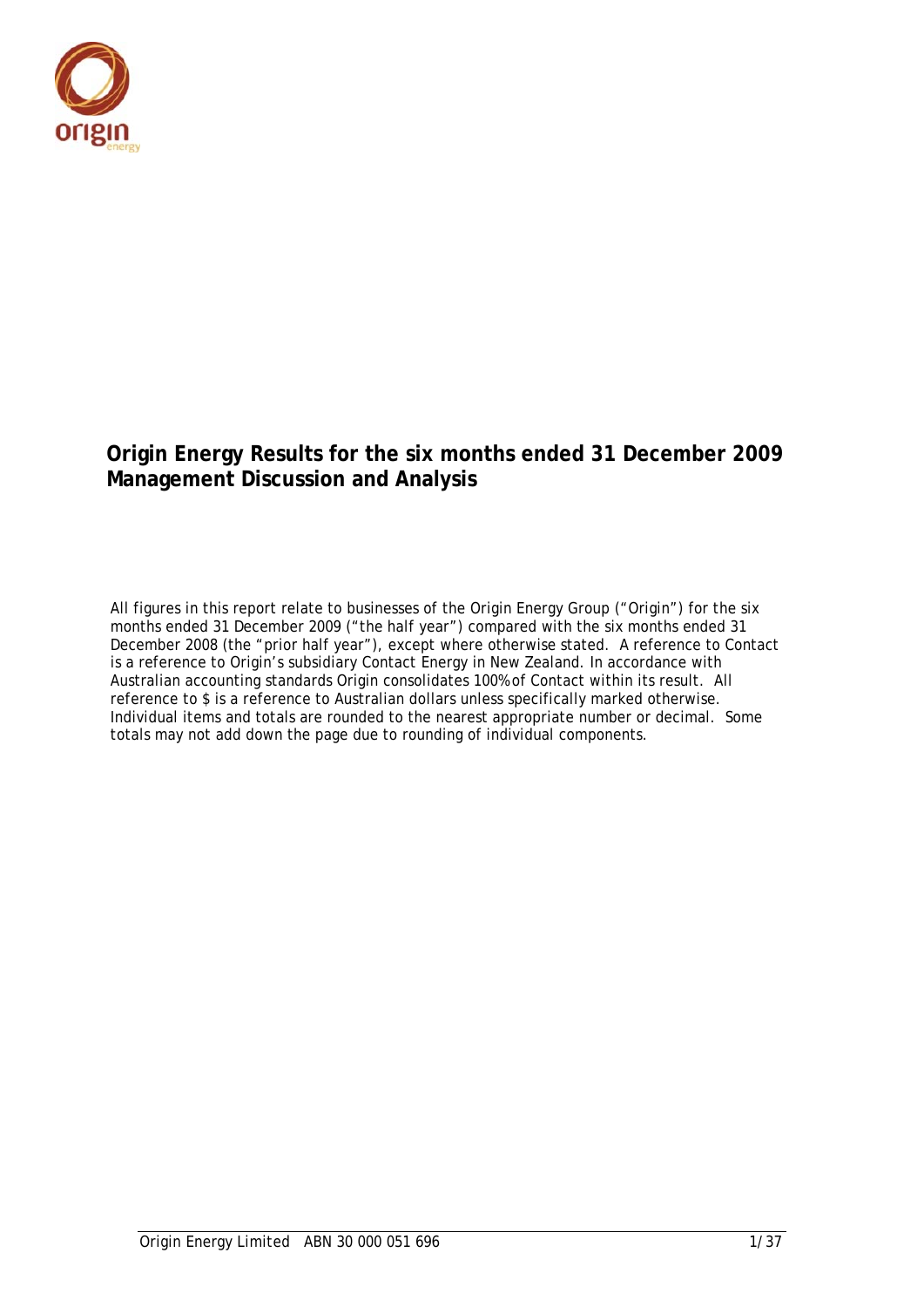## **Contents**

| $\mathbf{1}$ . |     |                                                                            |
|----------------|-----|----------------------------------------------------------------------------|
|                | 1.1 | Statutory Profit - \$371 million, down from \$6,663 million 3              |
|                | 1.2 | Earnings per share - 42.3 cents per share (cps), down from 761.0 cps  3    |
|                | 1.3 |                                                                            |
|                | 1.4 |                                                                            |
|                | 1.5 |                                                                            |
|                | 1.6 | Reconciliation of Underlying Profit and Statutory Profit  4                |
| 2.             |     |                                                                            |
| 3.             |     |                                                                            |
|                | 3.1 |                                                                            |
|                | 3.2 |                                                                            |
|                | 3.3 | Underlying depreciation and amortisation - \$194 million, up 3% 7          |
|                | 3.4 | Underlying share of interest, tax, depreciation and amortisation of equity |
|                | 3.5 |                                                                            |
|                | 3.6 | Underlying net financing income/costs - \$12 million income, from \$60     |
|                | 3.7 | Income Tax Expense on Underlying Profit - \$110 million, steady  8         |
|                | 3.8 | Minority Interests share of Underlying Profit - \$36 million, down 5% 8    |
|                | 3.9 |                                                                            |
|                |     |                                                                            |
| 4.             |     |                                                                            |
| 5.             |     |                                                                            |
| 6.             |     |                                                                            |
|                | 6.1 |                                                                            |
|                | 6.2 |                                                                            |
|                | 6.3 |                                                                            |
| 7 <sub>1</sub> |     |                                                                            |
| 8.             |     |                                                                            |
| 9.             |     |                                                                            |
|                | 9.1 |                                                                            |
|                | 9.2 |                                                                            |
|                | 9.3 |                                                                            |
|                | 9.4 |                                                                            |
| 10.            |     |                                                                            |
| 11.            |     | Appendix 1 - Reconciliation of Statutory to Underlying Profit34            |
| 12.            |     |                                                                            |
|                |     | Appendix 2 - Movements in fair value of financial instruments 35           |
| 13.            |     | Appendix 3 - Reconciliation of Underlying EBIT to EBIT 37                  |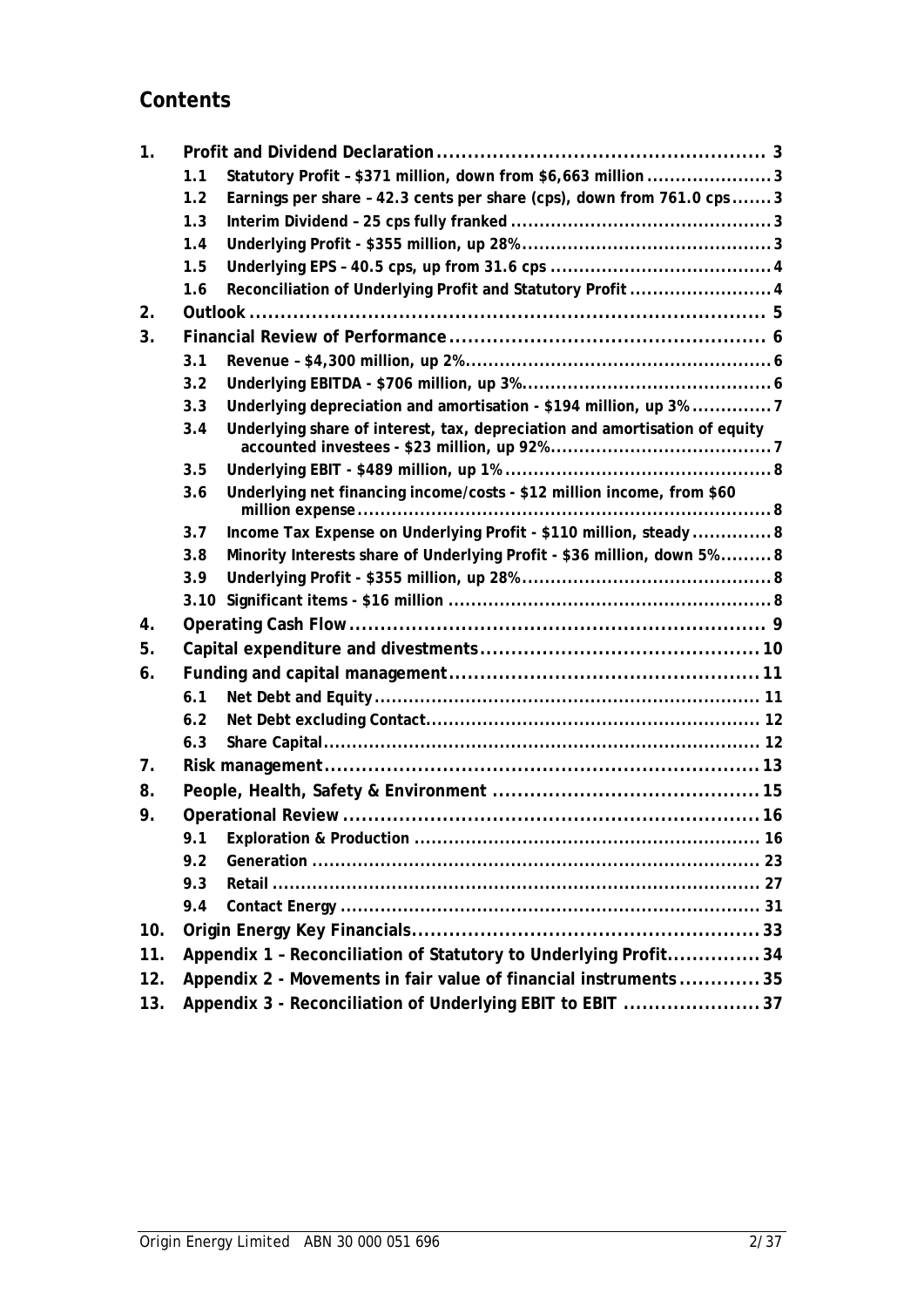## **Report for the six months ended 31 December 2009 Management Discussion and Analysis**

Origin's Statutory Profit contains a number of significant items in both periods. Underlying Profit excludes the impact of these items to better illustrate the business performance of the Company. This Management Discussion and Analysis therefore focuses on underlying financial measures.

Each underlying measure discussed has been adjusted to remove significant items from both this half year and the prior half year. A detailed reconciliation and description of the significant items that contribute to the difference between Statutory Profit and Underlying Profit is provided in Appendix 1.

The term EBITDAF used in past reports has been replaced with the term Underlying EBITDA, both of which have the same definition. The term Underlying EBIT has been introduced and excludes the significant items that were previously included within the EBIT line. Interest, Tax, Depreciation, Amortisation and Minority Interests incorporating the term "Underlying" also exclude the benefit or cost associated with significant items.

## **1. Profit and Dividend Declaration**

## **1.1 Statutory Profit – \$371 million, down from \$6,663 million**

Origin reported a net profit after tax and Minority Interests ("Statutory Profit") of \$371 million for the six months ended 31 December 2009, a decrease of 94% compared with \$6,663 million reported in the prior half year. The prior half year contained a number of significant items relating to the gain on dilution of Origin's interest in Australia Pacific LNG which provided a benefit of \$6,705 million in the Statutory Profit for that period, compared with a benefit of \$27 million in this half year.

### **1.2 Earnings per share – 42.3 cents per share (cps), down from 761.0 cps**

Basic earnings per share (EPS) calculated from Statutory Profit decreased by 94% to 42.3 cps from 761.0 cps in the prior half year. This was achieved on a weighted average capital base of 876 million shares which was in line with the prior half year.

### **1.3 Interim Dividend – 25 cps fully franked**

An interim fully franked dividend of 25 cps will be paid on 1 April 2010 to shareholders of record on 9 March 2010. This is in line with the prior half year. Origin shares will trade exdividend from 2 March 2010.

## **1.4 Underlying Profit - \$355 million, up 28%**

Profit after tax and minority interests and before significant items ("Underlying Profit") for the half year ended 31 December 2009 increased 28% or \$78 million to \$355 million.

Key factors included a strong first half Underlying EBITDA, the benefit of lower financing costs associated with Origin's strong balance sheet position and a lower effective tax rate. Underlying EBITDA increased driven by growth in the Generation segment and solid Retail performance which more than offset a decline in Underlying EBITDA from the Exploration and Production segment due to dilution of Origin's interest in Australia Pacific LNG, lower production and liquid prices, and higher exploration expense.

Further details are provided in Section 3 – Financial Review of Performance.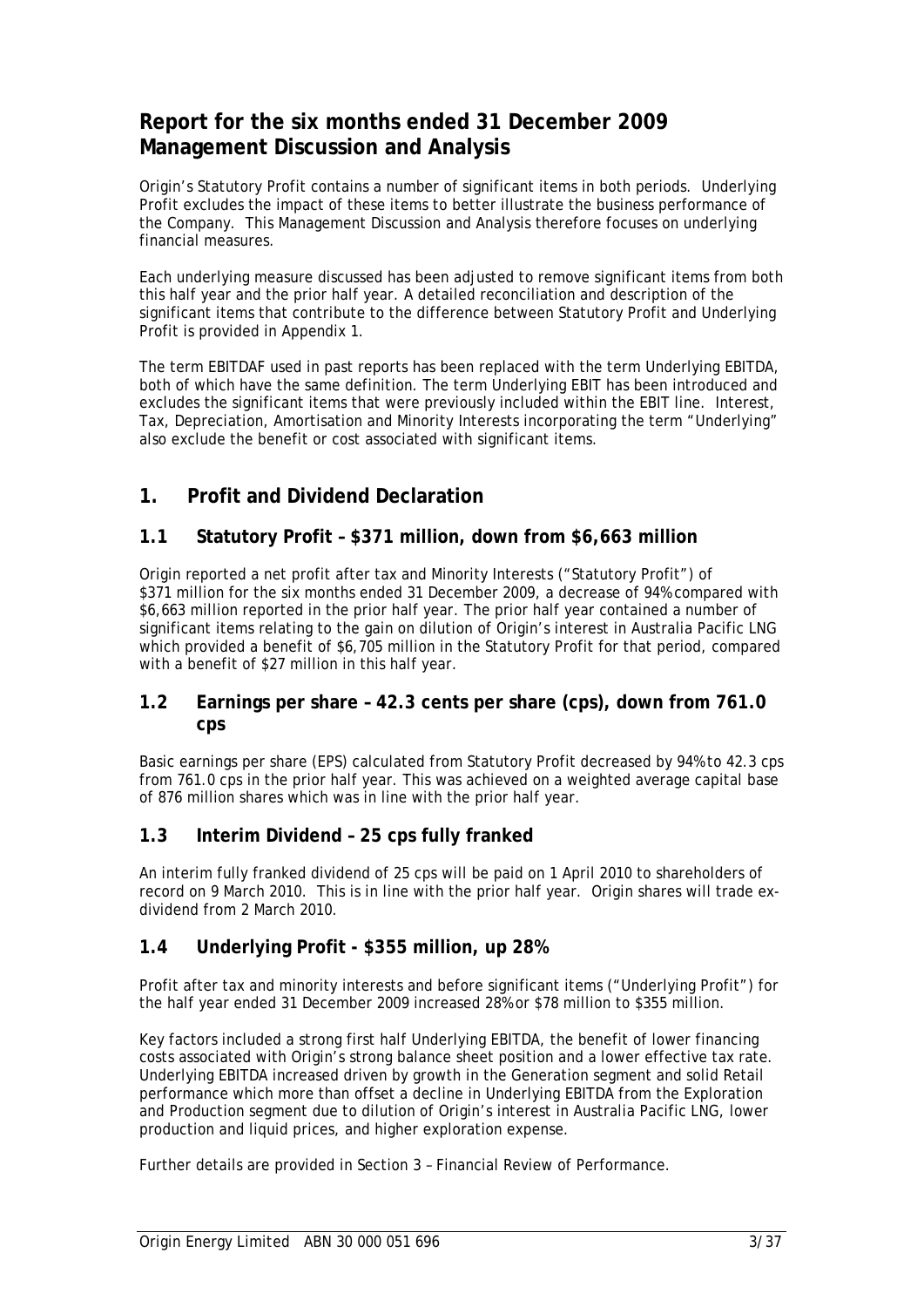## **1.5 Underlying EPS – 40.5 cps, up from 31.6 cps**

Underlying EPS calculated on the Underlying Profit increased by 28% to 40.5 cps from 31.6 cps on a weighted average capital base of 876 million shares. Origin's dividend of 25 cps represents a payout ratio of 62% based on Underlying EPS.

## **1.6 Reconciliation of Underlying Profit and Statutory Profit**

The Statutory Profit for the half year and prior half year contain the impact of a number of significant items as outlined in the table below.

In the half year to 31 December 2009 significant items provided an overall benefit of \$16 million. This compared with the half year to 31 December 2008 in which significant items had a benefit of \$6,386 million.

|                                                              | Dec 2009                                                        |             | Dec 2008                                                        |             |                  |
|--------------------------------------------------------------|-----------------------------------------------------------------|-------------|-----------------------------------------------------------------|-------------|------------------|
| (\$millions)                                                 | Impact<br>After<br>Tax &<br><b>Minority</b><br><b>Interests</b> | <b>NPAT</b> | Impact<br>After<br>Tax &<br><b>Minority</b><br><b>Interests</b> | <b>NPAT</b> | Change<br>$(\%)$ |
| <b>Statutory Profit</b>                                      |                                                                 | 371         |                                                                 | 6,663       | (94)             |
| Significant items                                            |                                                                 |             |                                                                 |             |                  |
| Impairment of assets                                         | (8)                                                             |             | (217)                                                           |             | (96)             |
| Decrease in fair value of financial<br>instruments           | (19)                                                            |             | (102)                                                           |             | (81)             |
| Gain on dilution of Origin's interest in<br>subsidiaries     | 27                                                              |             | 6,690                                                           |             |                  |
| Unwinding of discounted liability<br>payable to APLNG        | (66)                                                            |             | (25)                                                            |             | 164              |
| Share of unwinding of discounted<br>receivables within APLNG | 93                                                              |             | 40                                                              |             | 133              |
| Transition and transaction costs                             | (11)                                                            |             |                                                                 |             |                  |
| Less total significant items                                 |                                                                 | 16          |                                                                 | 6,386       | (100)            |
| <b>Underlying Profit</b>                                     |                                                                 | 355         |                                                                 | 277         | 28               |
| Underlying EPS (cps)                                         |                                                                 | 40.5        |                                                                 | 31.6        | 28               |

#### **Reconciliation of Statutory and Underlying Profit**

A more detailed reconciliation of Statutory to Underlying Profit is provided in Appendix 1.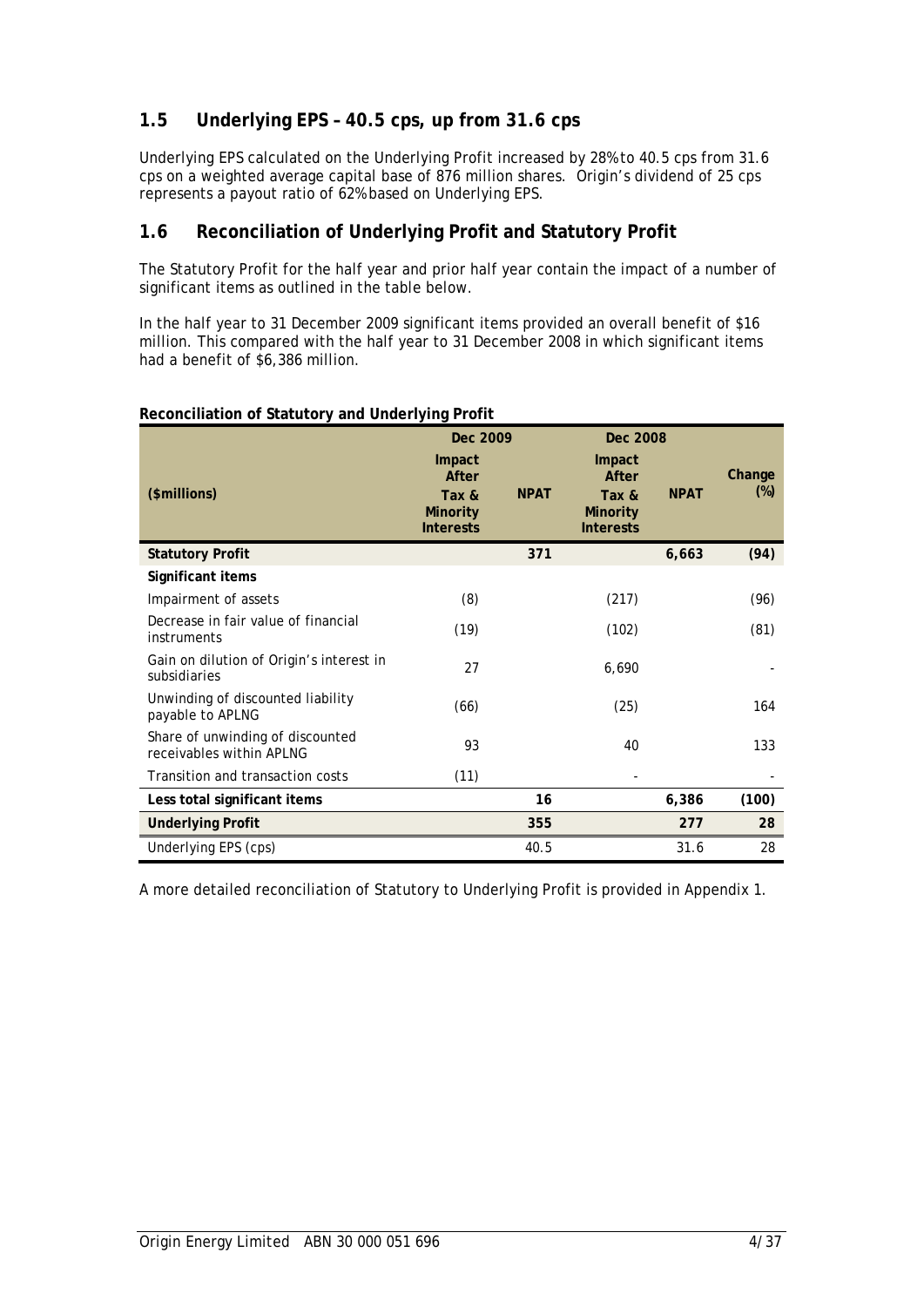## **2. Outlook**

In October guidance was given that the full year Underlying Profit would be around 15% higher than the prior year. Excluded from that guidance was any expense that would arise from capital expenditure on this year's greenfield exploration program estimated at \$100 million.

In respect of the \$100 million exploration program, the first well drilled in the program (Somerset) was unsuccessful and the cost of that well (\$9 million) has been expensed in the results for the first half of the year. The subsequent wells, Trefoil 2, Rockhopper and Rockhopper sidetrack, have found gas and oil and the costs incurred in drilling those wells have been, or will be, capitalised. The next well to be drilled as part of this program is in the Northland Basin in New Zealand and is expected to commence late in the financial year. Results are not likely to be known by year end so it is unlikely to have any impact on the full year.

While Underlying Profit for the first half were up 28% compared with the prior half year, it remains the Company's expectation (based on current market conditions prevailing) that the full year Underlying Profit will be around 15% higher than the prior year.

In prior years it has been usual for Underlying EBITDA in the second half to be lower than the first half for seasonal reasons. In the current year we expect retail margins to be consistent with the prior year while contributions from new projects such as Kupe, an increase in the Company's interests in the Otway Basin and the initial contribution of the Darling Downs Power Station will offset this usual trend. Net financing costs in the second half will be substantially higher as a result of Origin holding a lower cash balance after paying for acquired assets and lower capitalised interest as projects come on line. Origin also expects a higher effective tax rate in the second half resulting in the Underlying effective tax rate for the full year being around 26%.

During the half year Origin also entered into a farm in agreement to earn interests in five exploration blocks in South East Asia. Under the farm in agreement the drilling program commenced in February 2010 and it is likely that up to \$40 million may be spent on exploration in these blocks in the second half of the financial year. It is possible that some elements of this program may be unsuccessful and could result in a write-off of exploration expense occurring in this year. No assumption has been made for any expense in the guidance.

In the 2011 financial year, the following projects are expected to contribute to increased earnings:

- Full year contribution from new projects including the Kupe Gas Project, Darling Downs Power Station and expanded Mt Stuart Power Station
- Full year contribution from the increased interest in the Otway Basin
- Continued development of Australia Pacific LNG's domestic CSG production
- Completion of the 550 MW Mortlake Power Station in late 2010.

Looking further ahead Origin has a number of opportunities to continue to grow and develop its business including:

- Increased share of growing energy markets in Australia and New Zealand
- Continued development by Australia Pacific LNG of its CSG to LNG project which is a primary focus for activity in the coming years
- A substantially expanded portfolio of wind projects and geothermal interests which will provide a basis for meeting mandatory renewable energy targets in Australia and base load energy requirements in New Zealand
- The joint venture with Micron which provides the potential to expand globally in the manufacturing of solar photovoltaic cells
- Additional gas and oil discoveries from an expanded exploration program.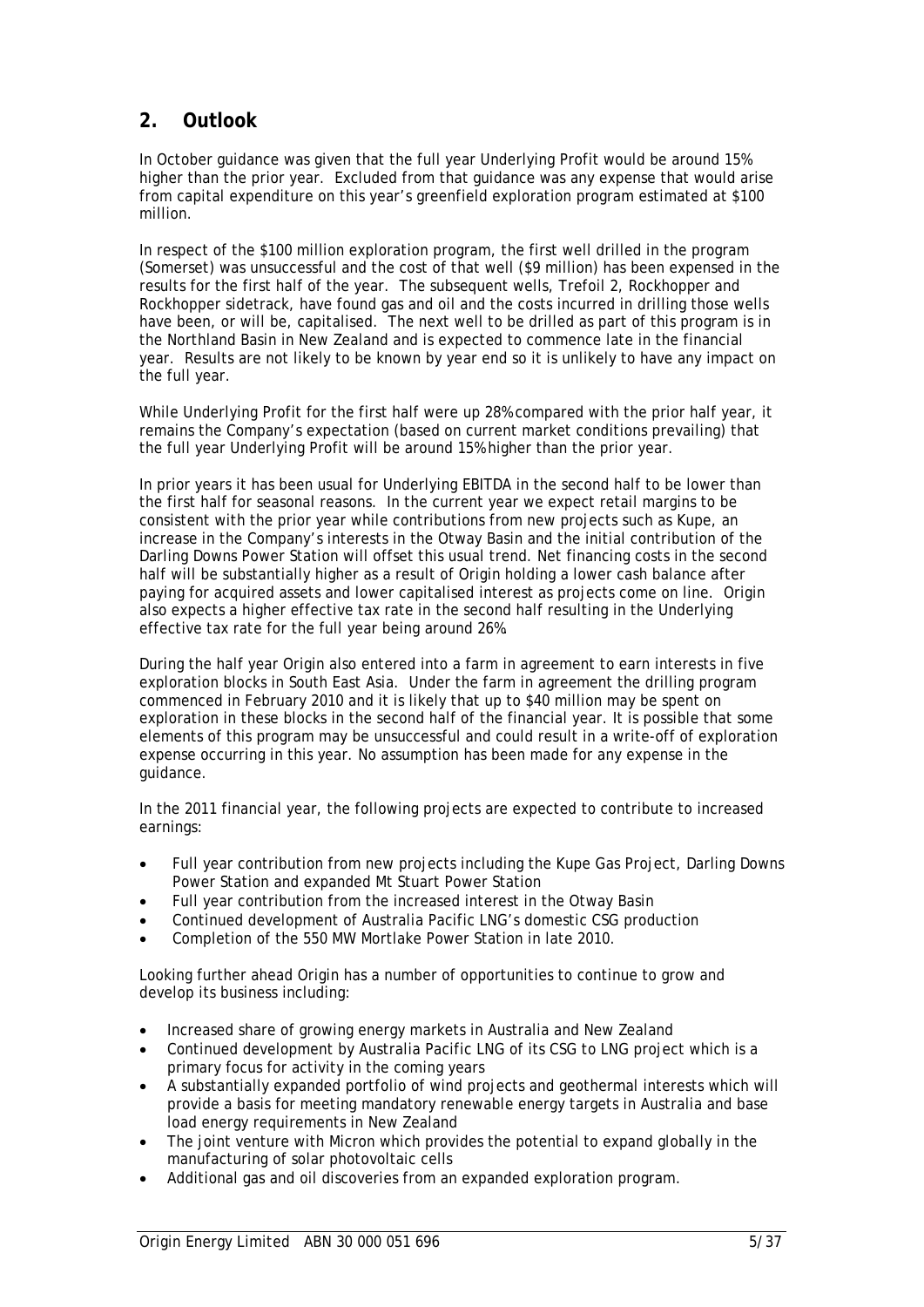## **3. Financial Review of Performance**

| Half year ended 31 December                                                                       | 2009<br>\$m\$ | 2008<br>\$m\$ | Change<br>$(\%)$ |
|---------------------------------------------------------------------------------------------------|---------------|---------------|------------------|
| Total external revenue                                                                            | 4,300         | 4,216         | 2                |
| <b>Underlying EBITDA</b>                                                                          | 706           | 686           | 3                |
| Underlying depreciation and amortisation                                                          | (194)         | (189)         | 3                |
| Underlying share of interest, tax, depreciation<br>and amortisation of equity accounted investees | (23)          | (12)          | 92               |
| <b>Underlying EBIT</b>                                                                            | 489           | 485           | 1                |
| Underlying net financing income/(costs)                                                           | 12            | (60)          |                  |
| Underlying Profit before income tax                                                               | 501           | 425           | 18               |
| Income tax expense on Underlying Profit                                                           | (110)         | (110)         |                  |
| Underlying net profit after tax before elimination<br>of Minority Interests                       | 391           | 315           | 24               |
| Minority Interests share of Underlying Profit                                                     | (36)          | (38)          | 5                |
| <b>Underlying Profit</b>                                                                          | 355           | 277           | 28               |
| Significant items                                                                                 | 16            | 6,386         | (100)            |
| <b>Statutory Profit</b>                                                                           | 371           | 6,663         | (94)             |
| Earnings per share - Statutory                                                                    | 42.3C         | 761.0¢        | (94)             |
| Earnings per share - Underlying                                                                   | 40.5¢         | 31.60         | 28               |
| Free cash flow                                                                                    | 360           | 218           | 65               |
| Capital expenditure (including acquisitions)                                                      | 1,550         | 1,275         | 22               |
| Group OCAT Ratio (year to 31 December) <sup>1</sup>                                               | 11.2%         | 11.3%         |                  |
| Productive capital (year to 31 December) <sup>2</sup>                                             | 7,526         | 6,776         | 11               |
| Origin Cash (excluding Contact)                                                                   | 2,766         | 4,073         | (32)             |
| Origin Debt (excluding Contact)                                                                   | (3, 354)      | (2, 264)      | 48               |
| <b>Contact Net Debt</b>                                                                           | (882)         | (915)         | (4)              |
| Adjusted net debt to debt plus equity <sup>3</sup>                                                | 13.1%         | n/a           |                  |

## **3.1 Revenue – \$4,300 million, up 2%**

Total external revenue increased by 2% or \$84 million to \$4,300 million from \$4,216 million.

This primarily reflected higher revenues from the Retail and Generation segments, partially offset by lower revenues from Contact in New Zealand and the Exploration and Production segment.

Further details are available in Section 9.

## **3.2 Underlying EBITDA - \$706 million, up 3%**

For the half year to 31 December 2009 Underlying EBITDA increased 3% or \$20 million to \$706 million.

The segment contributions to this result are presented in the following table:

l

 $1$  Group OCAT Ratio = (OCAT - interest tax shield)/Productive Capital

<sup>&</sup>lt;sup>2</sup> Productive Capital is 12 months average funds employed excluding capital work in progress and including 50% of APLNG

 $3$  Adjusted to exclude impact of financial instruments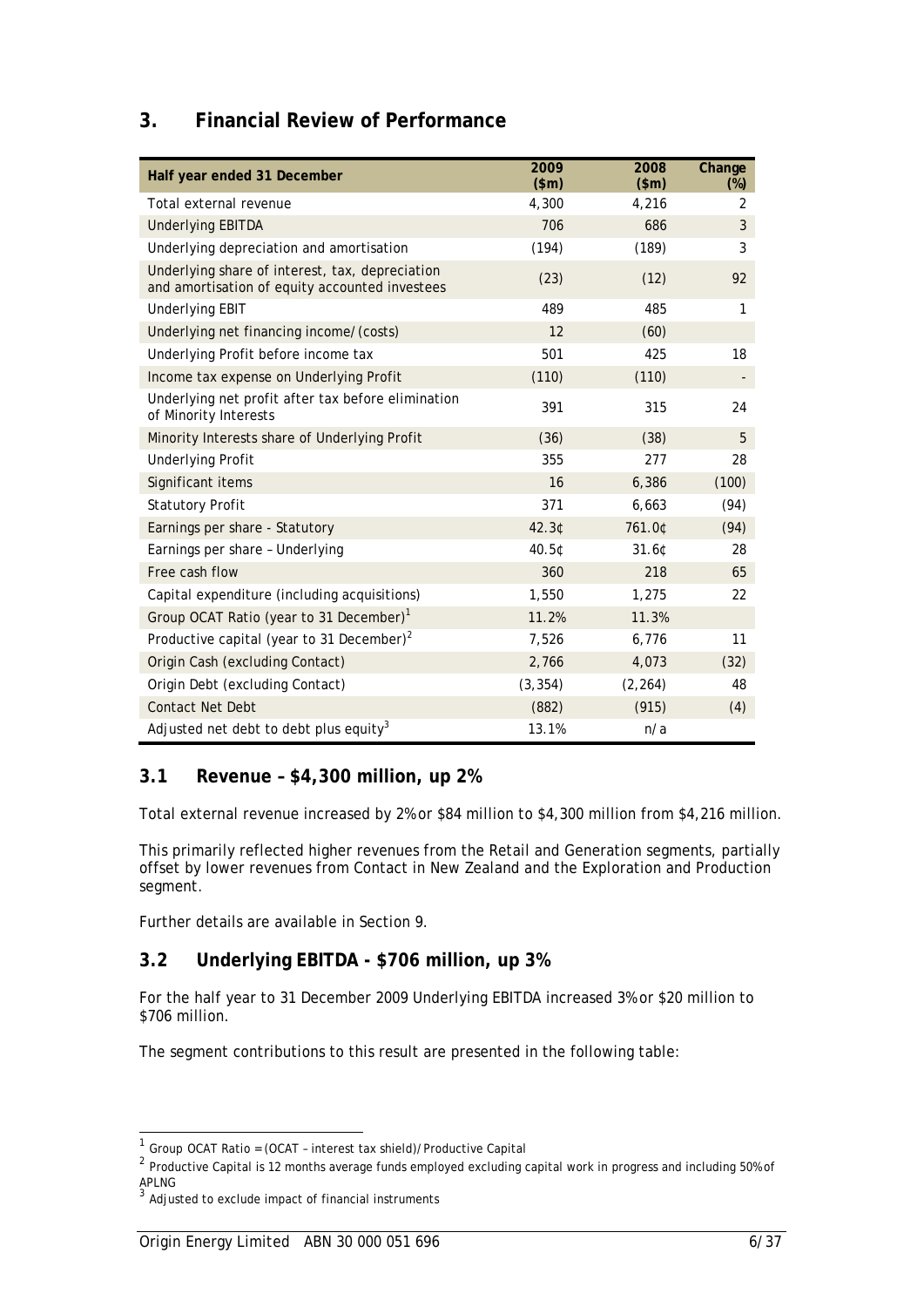| ັ<br>$\cdot$                        |       |       |        |
|-------------------------------------|-------|-------|--------|
| Half year ended 31 December         | 2009  | 2008  | Change |
|                                     | \$m\$ | \$m\$ | $(\%)$ |
| <b>Exploration &amp; Production</b> | 104   | 174   | (40)   |
| Generation                          | 98    | 22    | 345    |
| Retail                              | 320   | 300   |        |
| <b>Contact Energy</b>               | 184   | 190   | (3)    |
| Underlying EBITDA                   | 706   | 686   |        |

|  |  |  | Underlying earnings before interest, tax, depreciation and amortisation (EBITDA) |  |
|--|--|--|----------------------------------------------------------------------------------|--|
|  |  |  |                                                                                  |  |

**Exploration & Production** Underlying EBITDA decreased 40% or \$70 million to \$104 million reflecting the dilution of Origin's interest in Australia Pacific LNG, lower production volumes, lower average liquids prices and higher exploration expenses.

Further details are available in Section 9.1.

**Generation** Underlying EBITDA increased 345% or \$76 million to \$98 million reflecting increased capacity payments from the Retail segment as Origin increased the operating capacity of its generation fleet from 704 MW in December 2008 to 1,620 MW in December 2009.

Further details are available in Section 9.2.

**Retail** Underlying EBITDA increased 7% or \$20 million to \$320 million primarily due to improved gross profit for natural gas and LPG together with benefits from a lower cost to serve. In electricity, gross profit was reduced as tariff increases were more than offset by lower sales volumes and higher wholesale energy and network costs.

Further details are available in Section 9.3.

**Contact Energy** Underlying EBITDA decreased 3% or \$6 million to \$184 million due to a strengthening in the Australian/New Zealand dollar exchange rate.

Further details are available in Section 9.4.

### **3.3 Underlying depreciation and amortisation - \$194 million, up 3%**

Underlying depreciation and amortisation expense increased by 3% or \$5 million to \$194 million. These reflected increases due to the deployment of the expanded fleet of power stations in Australia, accelerated asset write downs in the Retail segment to align with the Transformation project and Contact's higher generation depreciation. This was largely offset by lower depreciation recorded as a result of prior year impairments, lower production from assets in the Exploration and Production segment, and the equity accounting of Australia Pacific LNG.

### **3.4 Underlying share of interest, tax, depreciation and amortisation of equity accounted investees - \$23 million, up 92%**

The share of interest, tax, depreciation and amortisation expenses attributable to equity accounted investees increased 92% or \$11 million to \$23 million. This increase was primarily due to a full six months contribution of Australia Pacific LNG. This half year's expense comprised of \$18 million in relation to Australia Pacific LNG within the Exploration and Production segment, \$3 million attributable to the Bulwer and Osborne power stations within the Generation segment and \$2 million in relation to Contact's equity accounted investment in the Oakey Power Station.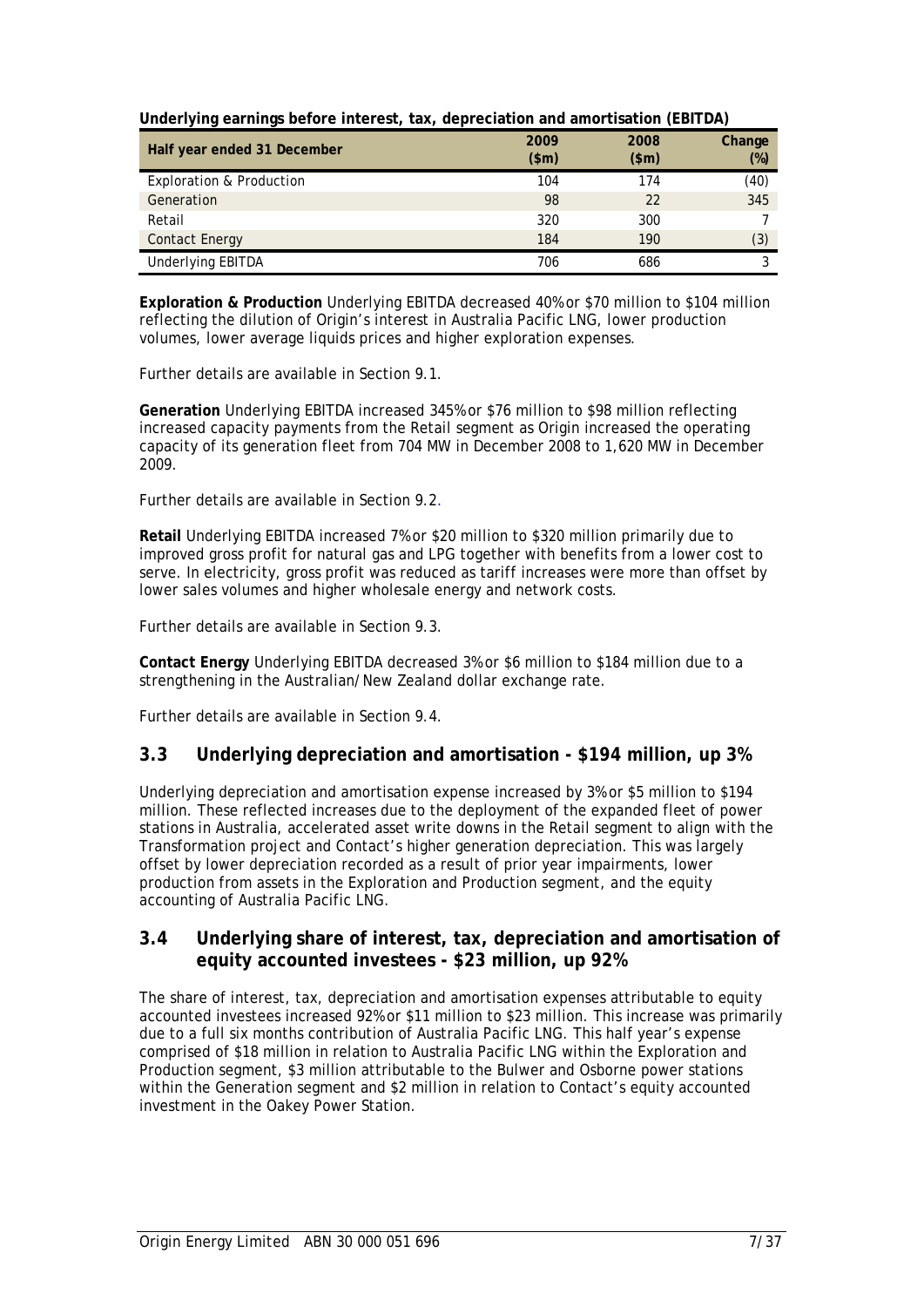## **3.5 Underlying EBIT - \$489 million, up 1%**

For the half year to 31 December 2009 Underlying EBIT increased 1% or \$4 million to \$489 million.

#### **3.6 Underlying net financing income/costs - \$12 million income, from \$60 million expense**

Net financing income for the half year of \$12 million is comprised of interest revenue of \$74 million and an interest expense of \$62 million. This compares with a net financing cost of \$60 million in the prior half year. The difference is attributable to the significant gross cash balance that Origin continues to hold following the Australia Pacific LNG transaction in October 2008.

The financing expense includes non cash items from the unwinding of the discount on restoration provisions. This amounted to \$9 million this half year compared with \$13 million in the prior half year.

Capitalised interest for the half year was \$78 million compared with \$60 million in the prior half year.

## **3.7 Income Tax Expense on Underlying Profit - \$110 million, steady**

Underlying income tax expense for the half year of \$110 million was in line with the prior half year. The underlying effective tax rate was 22% compared with 26% in the prior half year. The lower effective tax rate is predominantly attributable to the recognition of tax losses and research and development concessions. In addition, the effective tax rate is reduced by tax attributable to equity accounted investees being accounted for at the EBIT level.

### **3.8 Minority Interests share of Underlying Profit - \$36 million, down 5%**

Underlying Profit attributable to minority interests decreased 5% or \$2 million to \$36 million reflecting the lower contribution of Origin's 51.6% subsidiary, Contact Energy.

### **3.9 Underlying Profit - \$355 million, up 28%**

Underlying Profit increased 28% or \$78 million to \$355 million.

#### **3.10 Significant items - \$16 million**

As outlined in Section 1.6 the Statutory Profit contains a number of significant items which together provide a benefit of \$16 million compared with \$6,386 million in the prior half year.

Further details are available in Appendix 1.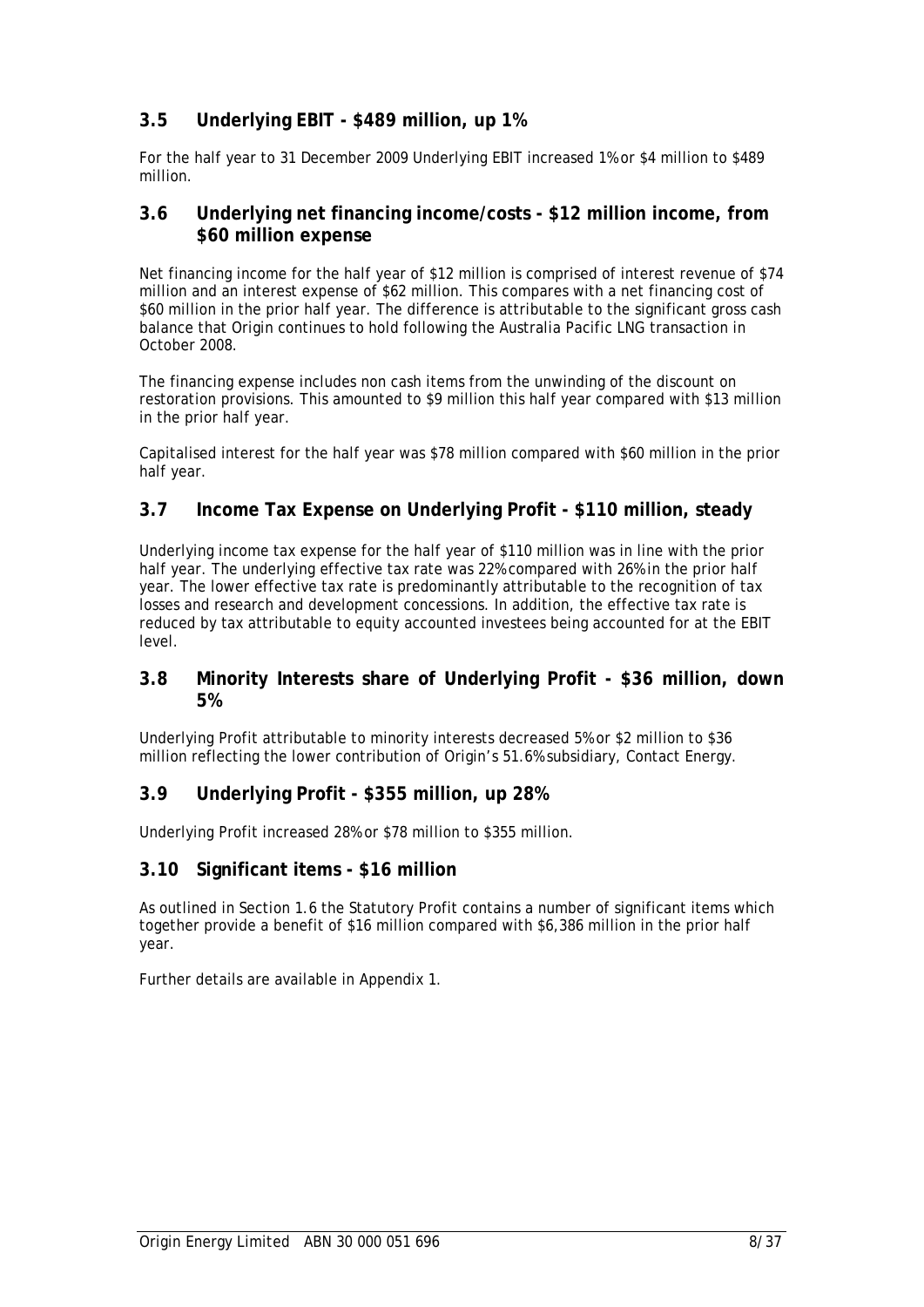## **4. Operating Cash Flow**

| Half year ended 31 December     | 2009<br>\$m\$  | 2008<br>\$m\$         | Change<br>\$m\$ | Change<br>$(\%)$ |
|---------------------------------|----------------|-----------------------|-----------------|------------------|
| EBITDA                          | 706            | 686                   | 20              | 3                |
| Change in working capital       | (162)          | (73)                  | (89)            | 122              |
| Stay-in-business capex          | (85)           | (115)                 | 30              | (26)             |
| Share of APLNG OCAT less EBITDA | $\overline{7}$ | $(4)^7$               | 11              | (275)            |
| Other                           | 10             | (12) <sup>7</sup>     | 22              | (183)            |
| Tax paid                        | (51)           | (117)                 | 66              | (56)             |
| Group OCAT <sup>4</sup>         | 425            | $365^7$               | 60              | 16               |
| Net interest paid               | (65)           | (147)                 | 82              | (56)             |
| Free cash flow                  | 360            | $218^{7}$             | 142             | 65               |
| Productive Capital <sup>5</sup> | 7,526          | $6,776^{7}$           | 750             | 11               |
| Group OCAT Ratio <sup>6</sup>   | 11.2%          | $11.3\%$ <sup>7</sup> |                 | (1)              |

Group operating cash flow after tax (OCAT) increased by \$60 million to \$425 million.

The key drivers of the increase included benefits from a \$20 million increase in EBITDA, a decrease in stay-in-business capital of \$30 million primarily in the Contact segment and lower tax payments due to non-recurrence of a tax payment made in relation to the disposal of the Networks business in the prior half year. These benefits were partially offset by higher working capital primarily due to increased volatility in electricity pool prices in the latter part of the half year to December 2009.

Net interest paid was \$82 million lower than the prior half year as a result of the interest received on investing cash arising from the Australia Pacific LNG Joint Venture dilution transaction.

Free cash flow available for funding growth and distributions to shareholders increased 65% or \$142 million to \$360 million.

Productive Capital in the business increased by 11% due to the commissioning of further Generation assets during the calendar year ended December 2009, primarily Uranquinty Power Station.

The combined impact of the increased Group OCAT and Productive Capital resulted in a Group OCAT ratio for the calendar year 2009 of 11.2% compared with 11.3% for the prior year.

l

<sup>4</sup> *Group OCAT means Operating Cash flow After Tax of the Consolidated Group inclusive of 50% of APLNG*

<sup>5</sup> *Productive Capital is 12 months average funds employed excluding capital work in progress and including 50% of APLNG*

<sup>6</sup> *Group OCAT Ratio = (OCAT – interest tax shield)/Productive Capital*

<sup>7</sup> *December 2008 figures have been restated to include 50% of APLNG*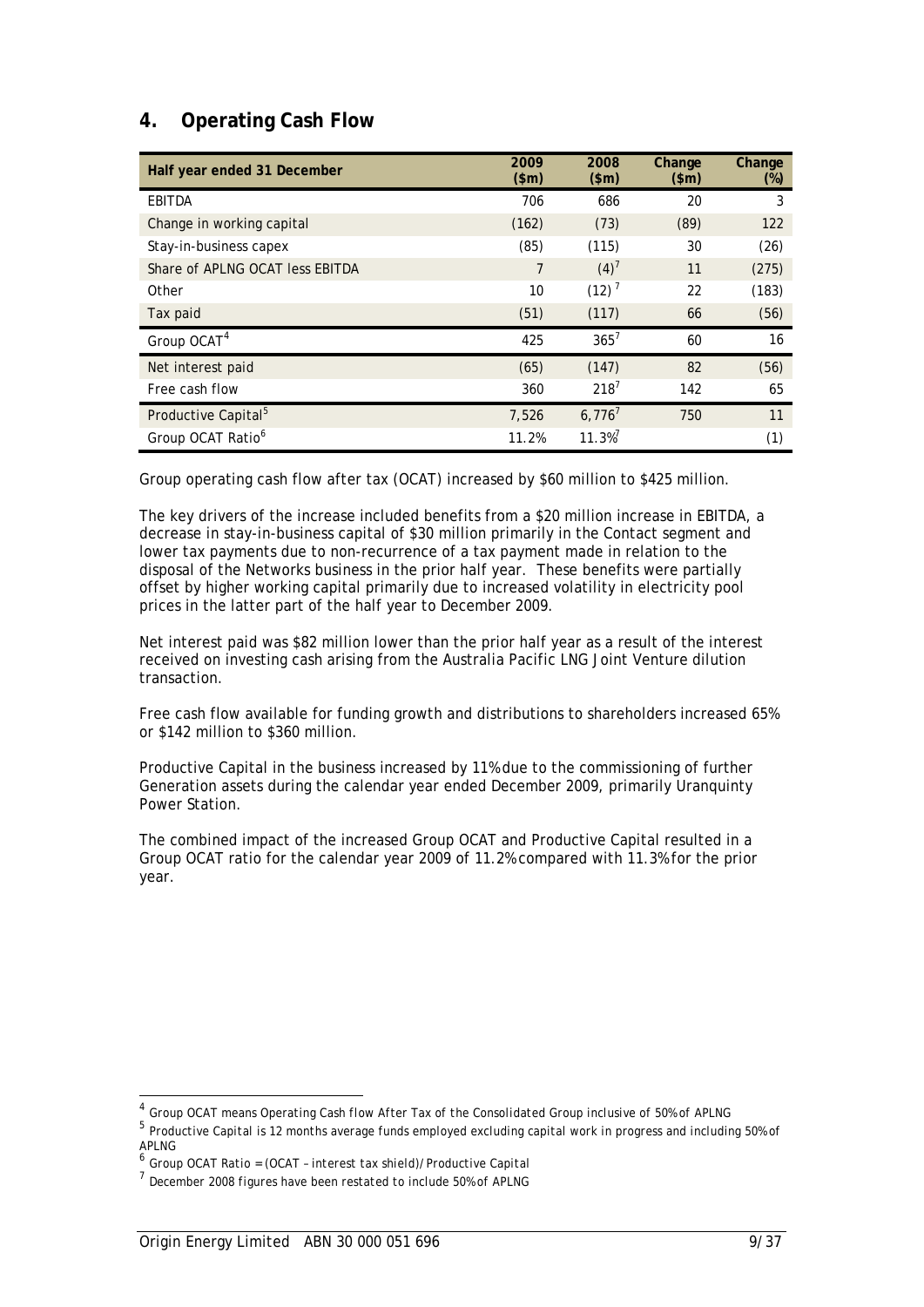## **5. Capital expenditure and divestments**

Capital expenditure on stay-in-business and growth projects was \$881 million for the half year to 31 December 2009.

Stay-in-business capital expenditure was \$85 million compared with \$115 million in the prior year, mainly in Contact and the Retail segment.

Growth capital expenditure (including capitalised interest) was \$796 million, 23% lower than in the prior half year. This included expenditure on significant projects of \$20 million or more in the following areas:

- Exploration and Production (\$119 million in total) including:
	- o The Kupe Gas Project (\$53 million); and
	- The Bass Basin (\$41 million).
- Generation Projects (\$477 million in total) including:
	- o Darling Downs Power Station (\$182 million); and
	- Mortlake Power Station (\$181 million).
- Contact (\$155 million in total) including:
	- o Stratford Power Station (\$49 million); and
	- o Tauhara stage one geothermal plant (\$24 million).

Capital expenditure on acquisitions totalled \$669 million, including \$661 million in relation to the Pangaea exploration permit acquisition. The balance relates to the acquisition of the Cogent Tri-generation business in the Retail segment.

Total capital expenditure including acquisitions was \$1,550 million, compared with \$1,275 million in the prior half year.

Following completion of the Australia Pacific LNG transaction, ConocoPhillips is funding the capital expenditure within the Australia Pacific LNG Joint Venture up to a cumulative total of \$2.3 billion<sup>8</sup> leading up to a final investment decision in the proposed LNG development. Origin has therefore not contributed to the ongoing CSG capital expenditure program since completion of the transaction in October 2008. During the six months to 31 December 2009 Australia Pacific LNG's gross capital expenditure was \$370 million. The cumulative capital spent by Australia Pacific LNG since inception of the joint venture is \$696 million. Origin has a 50% equity interest in Australia Pacific LNG.

l

<sup>&</sup>lt;sup>8</sup> This represented the uncalled share capital at the time of completion in Australia Pacific LNG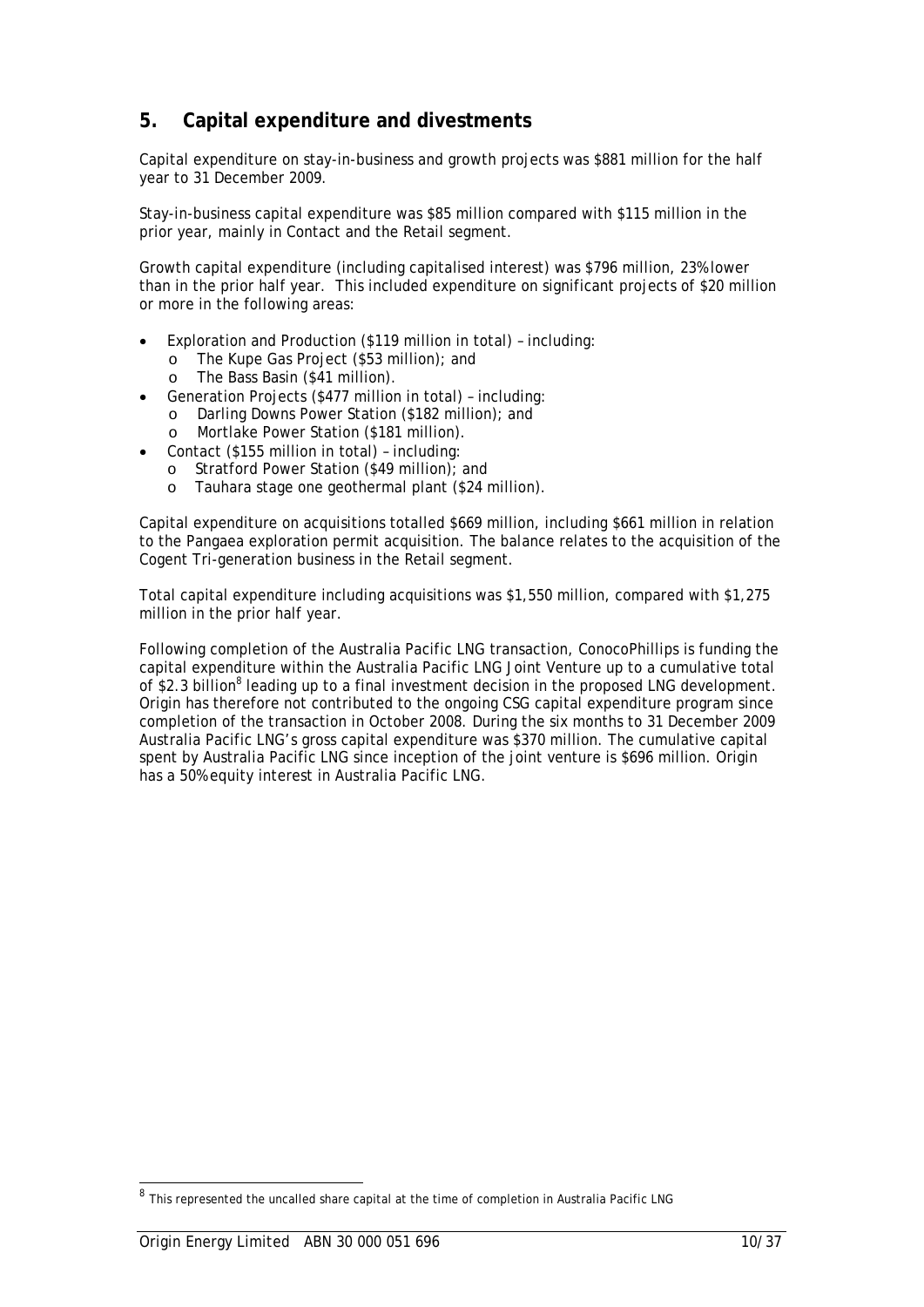## **6. Funding and capital management**

### **6.1 Net Debt and Equity**

#### **6.1.1 Net Debt**

The net debt for the consolidated entity increased to \$1,472 million at 31 December 2009 from a net cash balance of \$269 million at 30 June 2009, a net movement of \$1,741 million.

The calculation of these positions includes a favourable mark-to-market adjustment of \$259 million as at 31 December 2009 compared with a favourable adjustment of \$162 million as at 30 June 2009. Favourable adjustments act to decrease the net debt quoted.

Excluding these mark-to-market adjustments, the "adjusted net debt" for the consolidated entity was \$1,731 million at 31 December 2009 compared with a \$107 million cash balance at 30 June 2009, a net movement of \$1,838 million.

The movement in the net debt of \$1,838 million is primarily attributable to cash payments for acquisitions (\$669 million) including the Pangaea exploration permit, growth and stayin-business capex (\$881 million), payment of tax liability relating to the dilution of Australia Pacific LNG (\$566 million) and dividends (\$185 million) partially offset by cash flow from operations.

### **6.1.2 Equity**

Shareholder's equity increased 2% from \$11,144 million at 30 June 2009 to \$11,385 million at 31 December 2009. The increase of \$241 million is predominantly due to total comprehensive income of \$436 million for the half year combined with \$43 million from share issuance and \$5 million from share-based payments which more than offset \$243 million of dividends paid.

Total comprehensive income of \$436 million includes \$410 million from retained earnings, a \$33 million increase in the Hedge Reserve and a \$3 million increase in the Available-For-Sale Reserve due to changes in the fair value of financial instruments.

Removing the effects of this change in fair value in equity reserves of \$36 million, the "adjusted equity" of shareholders has increased by \$205 million from \$11,257 million to \$11,462 million.

#### **6.1.3 Gearing Ratios**

The following two tables provide different calculations of the Net Debt to Net Debt plus Equity ratio based on unadjusted and adjusted positions discussed in 6.1.1 and 6.1.2 above.

Using adjusted values to calculate the Net Debt to Net Debt plus Equity ratio removes any short term volatility caused by changes in fair value and is the best long term measure of the strength of Origin's capital structure.

#### **Calculation of Net Debt to Net Debt plus Equity:**

|                                   | Dec 2009 | <b>June 2009</b> |
|-----------------------------------|----------|------------------|
|                                   | \$m\$    | $(\$m)$          |
| Net debt/(cash) as reported       | 1.472    | (269)            |
| Equity as reported                | 11,385   | 11,144           |
| Net debt to (net debt $+$ equity) | 11.4%    | n/a              |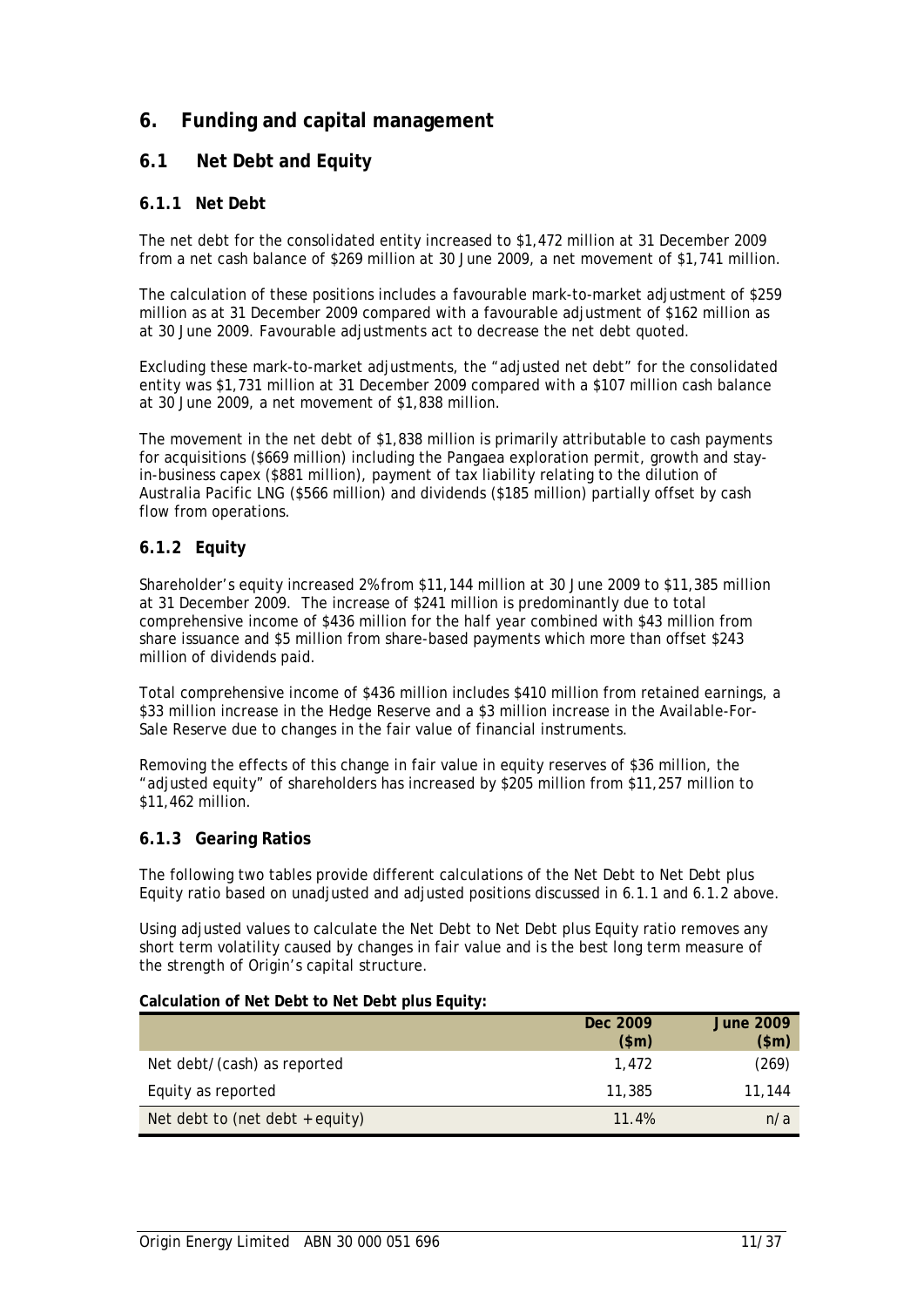**Calculation of Adjusted [Net Debt to (Net Debt plus Equity)] - excluding fair value impacts:** 

|                                              | Dec 2009<br>\$m\$ | <b>June 2009</b><br>\$m\$ |
|----------------------------------------------|-------------------|---------------------------|
| Adjusted net debt/(cash)                     | 1.731             | (107)                     |
| Adjusted equity                              | 11,462            | 11,257                    |
| Adjusted [net debt to (net debt $+$ equity)] | 13.1%             | n/a                       |

## **6.2 Net Debt excluding Contact**

Origin owns 51.6% of the quoted ordinary shares of Contact and is therefore required under the accounting standards to consolidate all of Contact's assets and liabilities on Origin's balance sheet. This includes consolidating 100% of Contact's outstanding debt obligations. However, under the terms of those debt obligations Origin has no liability associated with Contact's debt.

Excluding Contact's debt obligations, Origin has an adjusted net debt position as at 31 December 2009 of \$742 million compared with an adjusted net cash position of \$1,004 million as at 30 June 2009, a change of \$1,746 million.

Origin excluding Contact has a range of financing facilities in place with varying maturities from six months to 10 years with an average maturity of three years. Origin intends to refinance the majority of its 2010 and 2011 debt obligations by the end of the financial year which, once completed will increase the average maturity of the debt portfolio.

### **6.3 Share Capital**

During the period an additional 3.8 million shares were issued. This included 2.3 million shares issued under the Dividend Reinvestment Plan (DRP) representing \$34 million and 1.5 million shares issued as the result of the exercise of employee options which raised \$9 million.

As a consequence the total number of shares on issue at 31 December 2009 increased by 3,786,293 shares to 878,168,374 from 874,382,081 at 30 June 2009. The weighted average number of shares used to calculate basic earnings per share increased by 884,555 to 876,487,966 from 875,603,411 as at 31 December 2008.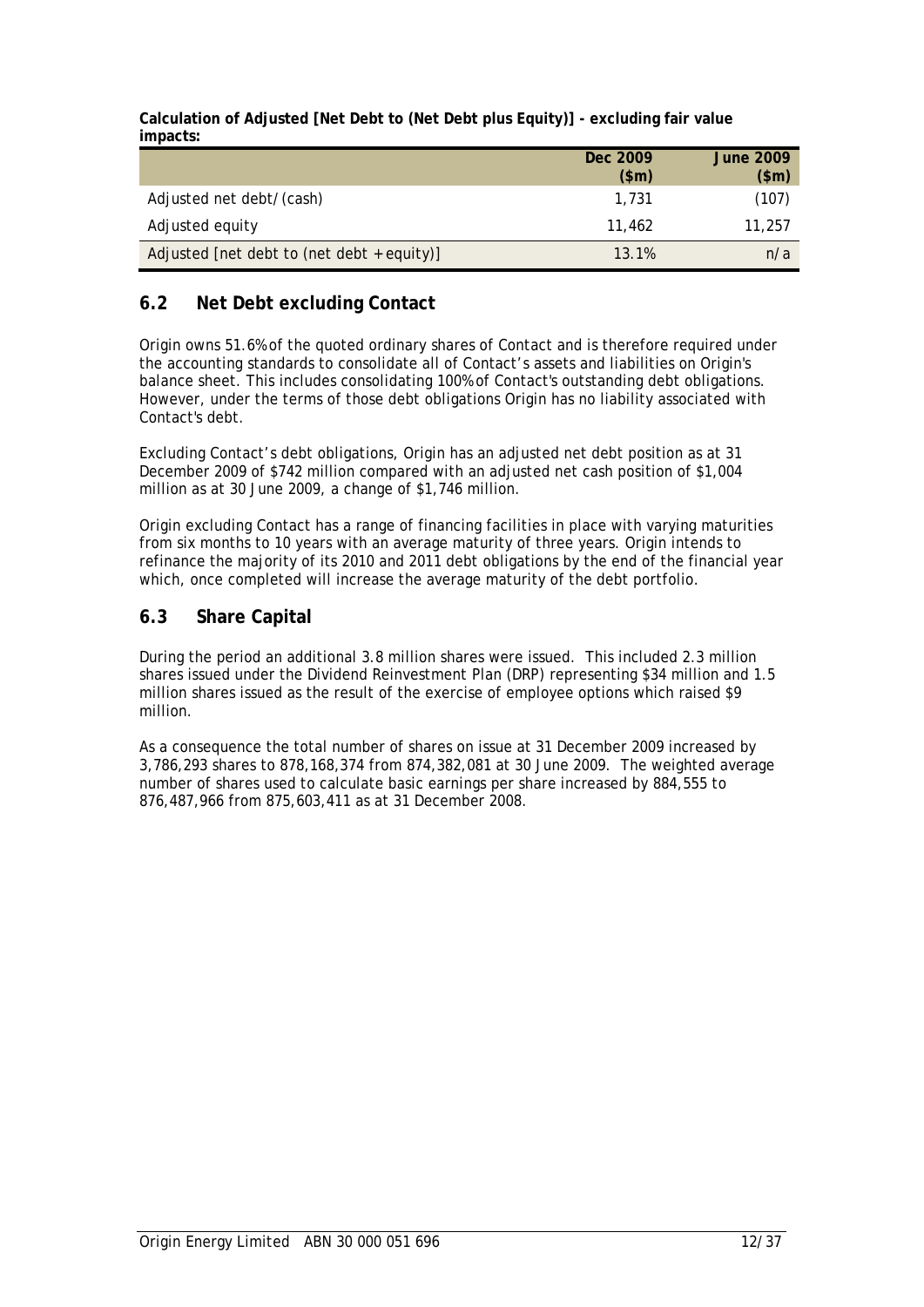## **7. Risk management**

## **7.1 General**

Origin manages its risk exposure in energy markets through a combination of natural hedges in the business, contracts and financial hedges. Policy limits have been approved by the Board for products or financial variables for which there is a material risk exposure. Regular reporting is provided to the Board to review exposures and compliance with these limits.

Consistent with this policy framework Origin undertakes hedging of its exposure to electricity prices, oil prices, interest rates and foreign currency exchange rates.

## **7.2 Electricity and Gas**

In the electricity and gas markets, Origin assesses its policy limits against a combination of profit at risk and extreme events. Within the policy limits Origin has arrangements in place to cover extreme price and demand events as well as average forecast demand for the near to mid-term.

### **7.3 Oil**

On an ongoing basis Origin assesses its anticipated medium term production volumes, the current forward oil prices and Origin's risk exposure to movement in oil prices. As a result of these assessments, and having regard to the Board approved risk limits, Origin from time to time enters into hedges for a portion of its oil and condensate production. Approximately 240,000 barrels of Origin's oil and condensate production for the half year had been hedged at an average price of A\$88 per barrel.

Looking forward for the remainder of the financial year Origin has approximately 330,000 barrels of its oil and condensate hedged at an average price of approximately A\$86 per barrel.

Origin carries a residual exposure to the spread (premium or discount) in prices it receives for the hydrocarbon products it sells relative to the oil benchmarks against which hedges can be written. Such spreads generally relate to the relative quality of the hydrocarbons sold, issues associated with location, transportation and contract flexibility, and supply demand balances for particular hydrocarbon blends. While such spreads are usually modest and relatively stable, the volatility in oil markets and shifts in supply and demand patterns can lead to significant movements in such spreads.

### **7.4 Foreign Exchange**

With regard to foreign exchange, Origin is prudently hedged over the next year through external hedging arrangements. Origin expects that variability in the US dollar and Euro exchange rates will not have a material impact on group cash flows.

Origin's foreign exchange hedge position associated with US dollar receipts from the sale of oil is reflected in the oil commentary above.

Origin is exposed to the translation of Contact's NZ dollar earnings to Australian dollars. One cent depreciation in the NZ dollar versus the Australian dollar could result in approximately \$0.3 million reduction in Origin's Australian dollar profit after tax and minority interests for the six months to June 2010.

Origin is exposed to the translation of its 50% share in the Kupe Joint Venture's US dollar earnings to Australian dollars. One cent depreciation in the US dollar versus the Australian dollar could result in approximately \$0.2 million reduction in Origin's Australian dollar profit after tax for the six months to June 2010.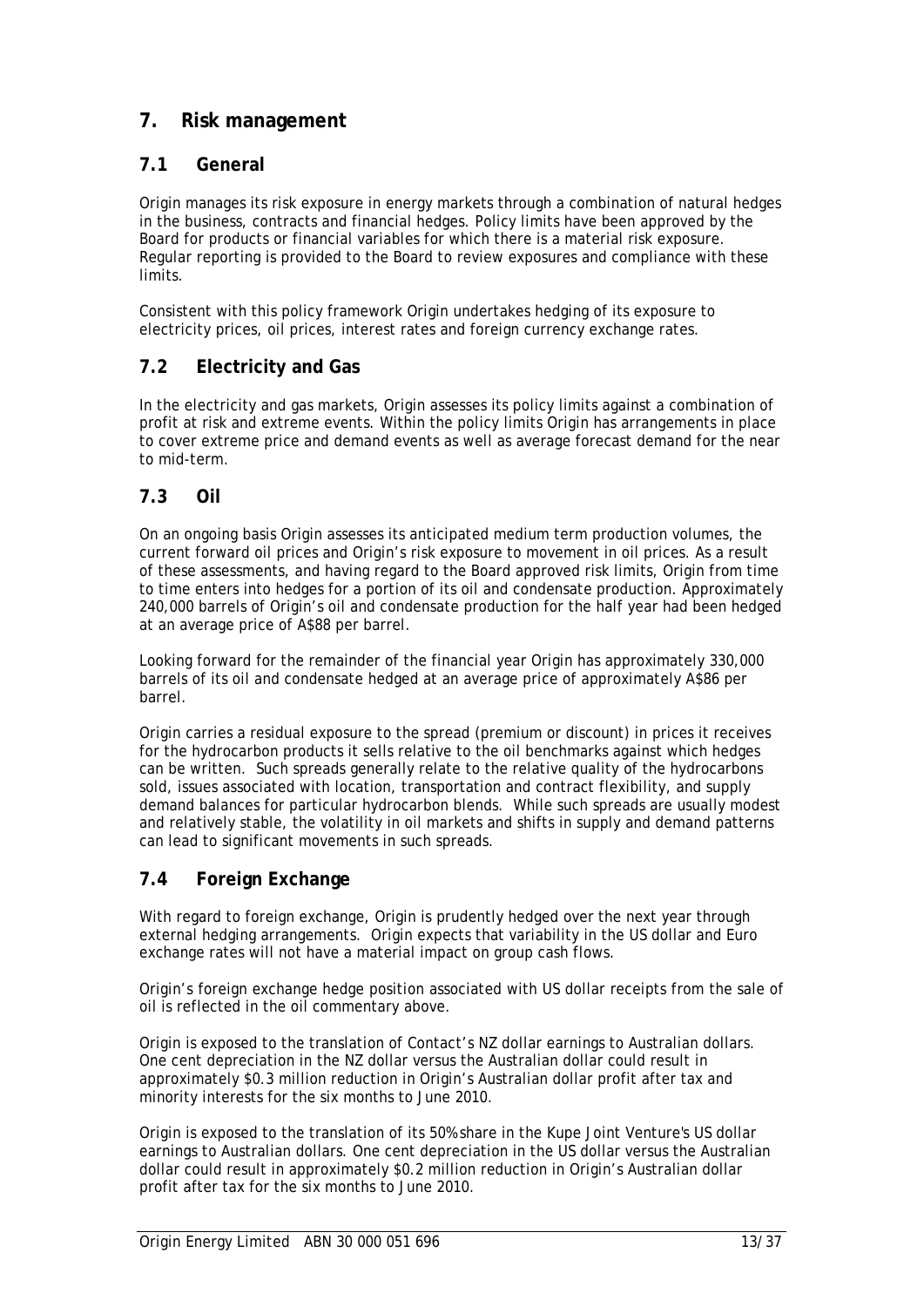## **7.5 Interest Rates**

Origin's consolidated average interest rate paid on debt for the six months to 31 December 2009 was 5.9%. This includes Contact's NZ dollar denominated debt and Origin's Australian dollar, US dollar and NZ dollar debt obligations. Origin's average interest rate paid excluding Contact was 5.1% for the six months to 31 December 2009.

Looking forward, approximately 51% of Origin's consolidated debt obligations are hedged to June 2010 at an average rate of 7.0% including margin. Excluding Contact, Origin has 42% of its debt obligations hedged at an average rate of 6.5% including margin to June 2010. This hedge percentage gradually reduces over the following five plus years.

As at 31 December 2009, Origin held cash on deposit of approximately \$2,766 million compared with \$3,751 million at 30 June 2009. This cash was invested at an average rate of 4.3% for the six month period to 31 December 2009. Looking forward, \$2,250 million of this amount is invested in fixed rate deposits with maturities ranging from January 2010 to June 2010 at an average rate of 4.6%.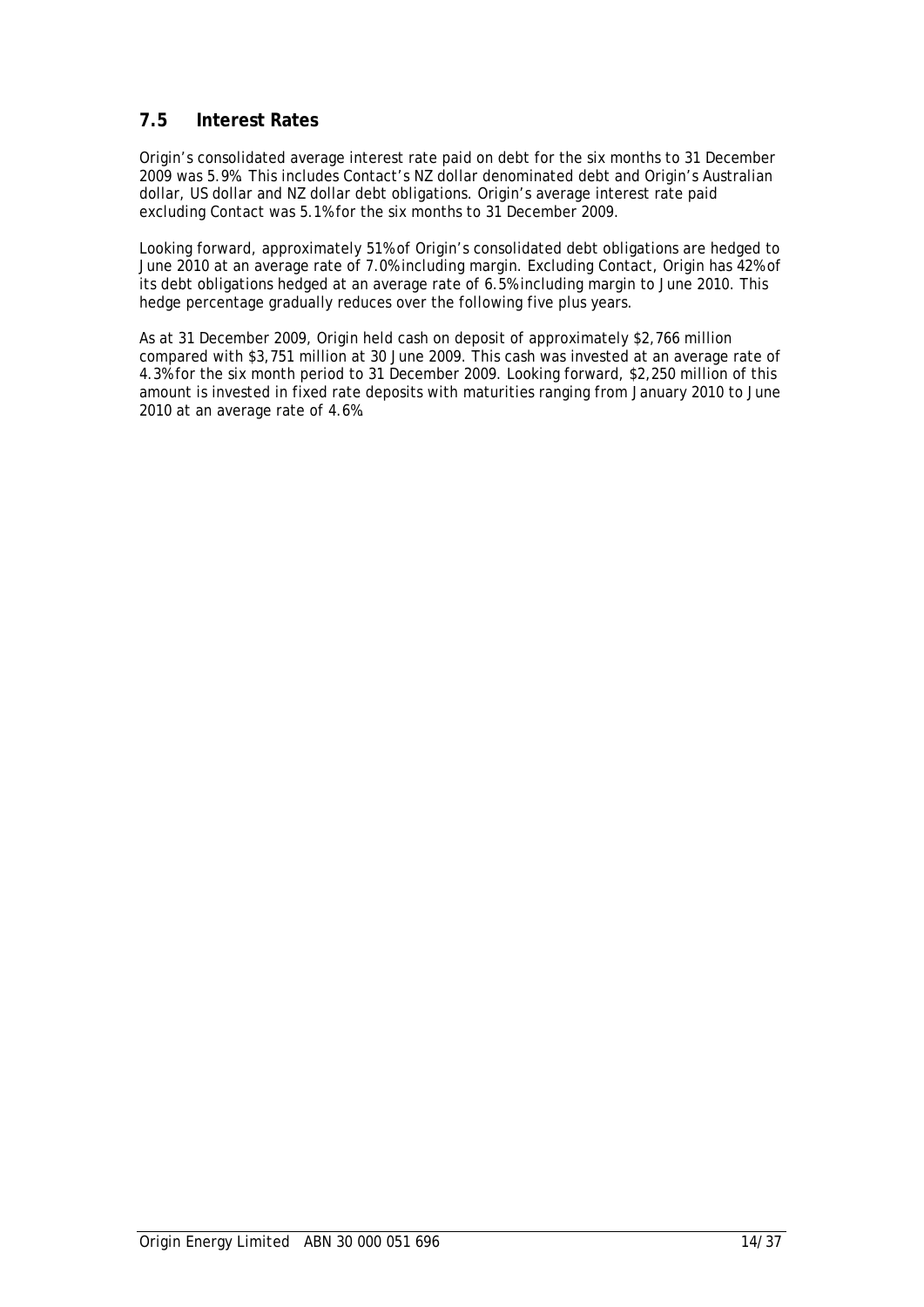## **8. People, Health, Safety & Environment**

## **8.1 People**

Origin's employee numbers (excluding Contact) decreased by 111 to 4,087 from 30 June 2009. Increases associated with the Exploration and Production segment as Origin further builds its capabilities in delivering major developments in these areas were more than offset by reductions in the Retail segment following employee transfers to Wipro resulting from the Retail Transformation and Transition project.

## **8.2 Health and Safety**

Origin uses as its primary safety performance measurement the industry standard measure of Total Recordable Incident Frequency Rate (TRIFR) which measures the total number of recordable injuries that occur per million hours worked on a rolling 12 month basis. Recordable injuries include lost time cases, restricted work cases and medical treatment cases. This measure improved by 24% from 9.1 at 30 June 2009 to 6.9 at 31 December 2009.

Origin seeks to continually improve the safety of its work sites and operations. The Company focuses on the safety of its employees and contractors through ongoing measures such as review of its site induction processes, targeted safety interventions, contractor management and conducting health and safety awareness programs with an aspiration of zero harm.

Origin has robust systems for identification, recording and reporting risks and for investigating health and safety incidents to ensure action is taken to avoid future incidents. Regrettably, during the half year an accident occurred resulting in the death of a contractor at the entrance to an Australia Pacific LNG site. An investigation into this incident is ongoing. Steps have been taken to eliminate or minimise the chance of a similar event occurring in the future and will be strengthened if required on receipt of the final incident investigation report.

## **8.3 Environment**

For the six month period ended 31 December 2009, there were 13 environmental incidents reported involving regulatory matters or significant<sup>9</sup> spills of hydrocarbons, chemicals or contaminated water. Of these incidents, one involved a licence condition breach which resulted in a minor fine (NZ\$750). Another incident involved an internal systems lapse which led to a missed licence renewal payment. The remaining incidents were all spills but none of these caused significant environmental harm. All incidents have been investigated and preventative actions implemented to ensure non-recurrence taken where possible.

l  $<sup>9</sup>$  Involving spills of 100 litres or greater</sup>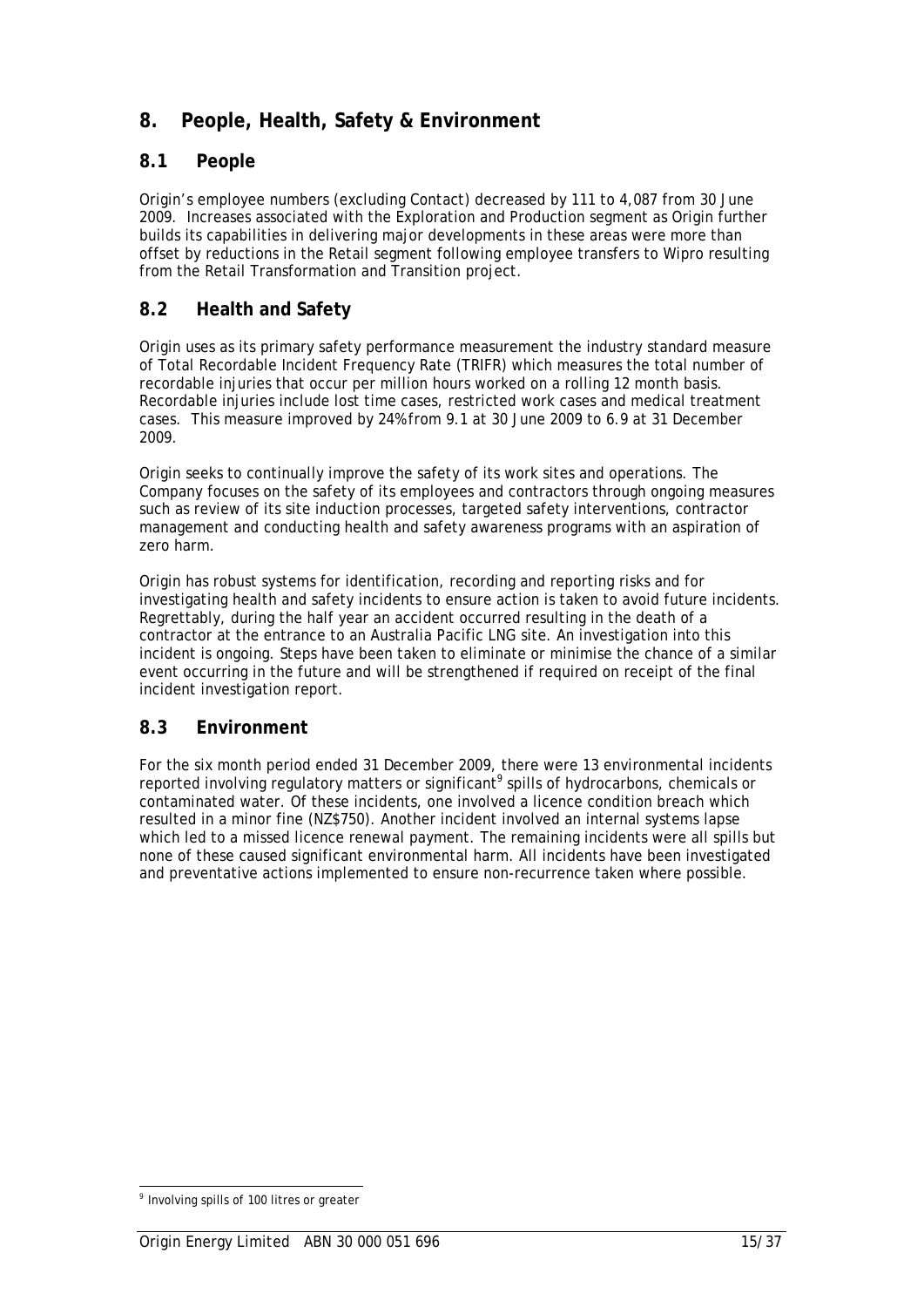# **9. Operational Review**

## 9.1 **Exploration & Production**<sup>10</sup>

| Half year ended 31 December | 2009<br>\$m\$ | 2008<br>\$m\$ | Change<br>$(\%)$ |
|-----------------------------|---------------|---------------|------------------|
| Total revenue               | 234           | 298           | (21)             |
| <b>Underlying EBITDA</b>    | 104           | 174           | (40)             |
| <b>Underlying EBIT</b>      | 15            | 81            | (81)             |

#### **Production Volumes – inclusive of 50% interest in APLNG**

| Half year ended 31 December | 2009 | 2008 | <b>Change</b><br>(% ) |
|-----------------------------|------|------|-----------------------|
| Total Production (PJe)      | 50   | 58   | $^{\prime}14$         |

#### **Sales Volumes - inclusive of 50% interest in APLNG**

| Half year ended 31 December | 2009 | 2008 | Change<br>$(\%)$ |
|-----------------------------|------|------|------------------|
| Natural gas (PJ)            | 45   | 50   | (10)             |
| Crude oil (kbbls)           | 695  | 683  | $\mathfrak{D}$   |
| Condensate/naphtha (kbbls)  | 427  | 428  |                  |
| LPG (ktonnes)               | 42   | 45   | (8)              |
| Ethane (ktonnes)            | 18   | 18   | 4                |
| Total (PJe)                 | 54   | 59   | (8)              |

PJ = petajoules

 $\overline{a}$ 

 $Kbbls = 1,000 \text{ barriers}$ 

 $K$ tonnes = 1,000 tonnes

PJe = petajoules equivalent – a measure of energy content

Details of production from Origin's Exploration and Production assets may be found in the Quarterly Production Report for the Quarter ended 31 December 2009, released to the Australian Securities Exchange on 29 January 2010.

Underlying EBITDA for the Exploration and Production segment was \$104 million compared with \$174 million in the prior half year. This reduction primarily reflected the dilution of Origin's interest in Australia Pacific LNG, lower production volumes, lower liquids prices and higher exploration expenses.

Operationally, substantial progress has been made in domestic CSG developments and planning for the Australia Pacific LNG export project. In addition the Kupe Gas Project in New Zealand has commenced commissioning; the Pangaea exploration permit acquisition was completed; agreement was reached to acquire additional interests in the Otway Basin; an offshore drilling program commenced in the Otway and Bass basins; and an arrangement to farm in to new opportunities in South East Asia was agreed.

<sup>10</sup> In late October 2008 Origin completed a transaction with ConocoPhillips that resulted in a 50% dilution in Origin's interest in its CSG and Denison Trough assets that are held through Australia Pacific LNG. From that point in time Origin's interest in Australia Pacific LNG has been equity accounted. As a result, revenue quoted here excludes Origin's share of revenue from the Australia Pacific LNG joint venture. The Underlying EBITDA contribution of Australia Pacific LNG is equity accounted within the Underlying EBITDA of the Exploration and Production segment, while the Underlying NPAT of Australia Pacific LNG is equity accounted within Underlying EBIT of the Exploration and Production segment.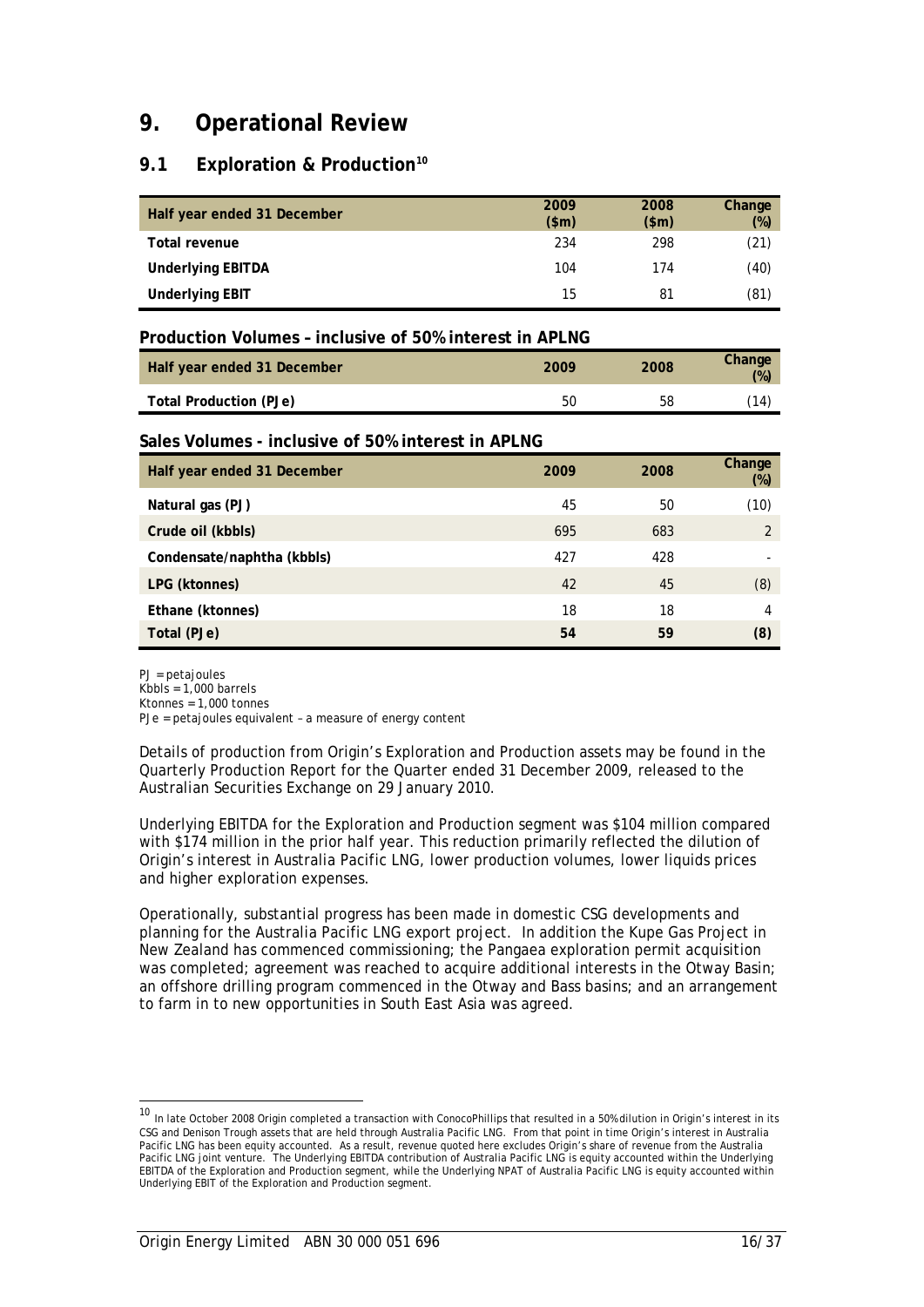## **9.1.1 Production, Sales and Revenues**

Origin's share of total production inclusive of its 50% share of Australia Pacific LNG decreased by 14% or 8 PJe to 50 PJe. While gross production in areas now held by Australia Pacific LNG increased 24% or 7 PJe to 34 PJe, dilution of Origin's interest in these areas saw Origin's share of production fall by 26% or 6 PJe to 17 PJe. In addition, a planned maintenance outage at the BassGas facilities, natural field decline, and lower demand contributed to lower production.

Sales Volumes inclusive of Origin's 50% share of Australia Pacific LNG declined by 8% to 54 PJe and Sales Revenue inclusive of Origin's 50% share of Australia Pacific LNG declined by 9% to \$286 million. This reflected lower production somewhat offset by increased third party purchases (+3.2 PJe) and a decline in average liquids prices which was partially offset by improved natural gas pricing. The average price received for sales of oil, condensate and naphtha over the period, including the impact of hedging, was \$82.20 per barrel, 9% lower than the prior half year.

Total Revenue therefore declined by 21% or \$64 million from \$298 million to \$234 million. Total Revenue for the Exploration and Production segment of \$234 million excludes \$61 million of revenue contribution from Origin's 50% equity accounted interest in Australia Pacific LNG. This compares with total revenue of \$298 million in the prior half year which excluded \$13 million of revenue contribution from Origin's 50% equity accounted interest in Australia Pacific LNG.

### **9.1.2 Expenses**

The difference between segment Revenue and segment Underlying EBITDA has increased by \$6 million to \$130 million in the half year from \$124 million in the prior half year. Underlying EBITDA for the half year includes a \$24 million equity accounting contribution from Australia Pacific LNG, an increase of \$18 million compared with \$6 million in the prior half year. Excluding the equity accounting contribution from both periods the increase in expenses is \$24 million.

This \$24 million increase represents higher expenses associated with the cost of goods sold (\$18 million) due to an increase in third party sales, higher exploration expenses (\$17 million) and higher general operating costs (\$6 million), partially offset by the exclusion of costs associated with the CSG business reported in the prior year before the Australia Pacific LNG transaction (\$17 million).

#### **9.1.3 Earnings**

#### **Underlying EBITDA**

Underlying EBITDA decreased 40% or \$70 million to \$104 million. The main contributing factors included the dilution of Origin's interest in Australia Pacific LNG (\$17 million), higher exploration expenses (\$17 million), and lower contribution from Origin's conventional business reflecting lower production (\$16 million) and lower average liquids prices (\$19 million).

Underlying EBITDA of \$104 million for the Exploration and Production segment includes an equity accounted contribution of \$24 million from Origin's 50% interest in the Underlying EBITDA of Australia Pacific LNG. In the prior half year the equity accounted contribution was \$6 million for a two month period.

#### **Underlying Depreciation and Amortisation**

Underlying depreciation and amortisation charges decreased 20% or \$18 million to \$71 million. Equity accounting of Australia Pacific LNG results in the depreciation and amortisation of these assets being reported within "Underlying share of interest, tax, depreciation and amortisation of equity accounted investees" below. Lower production for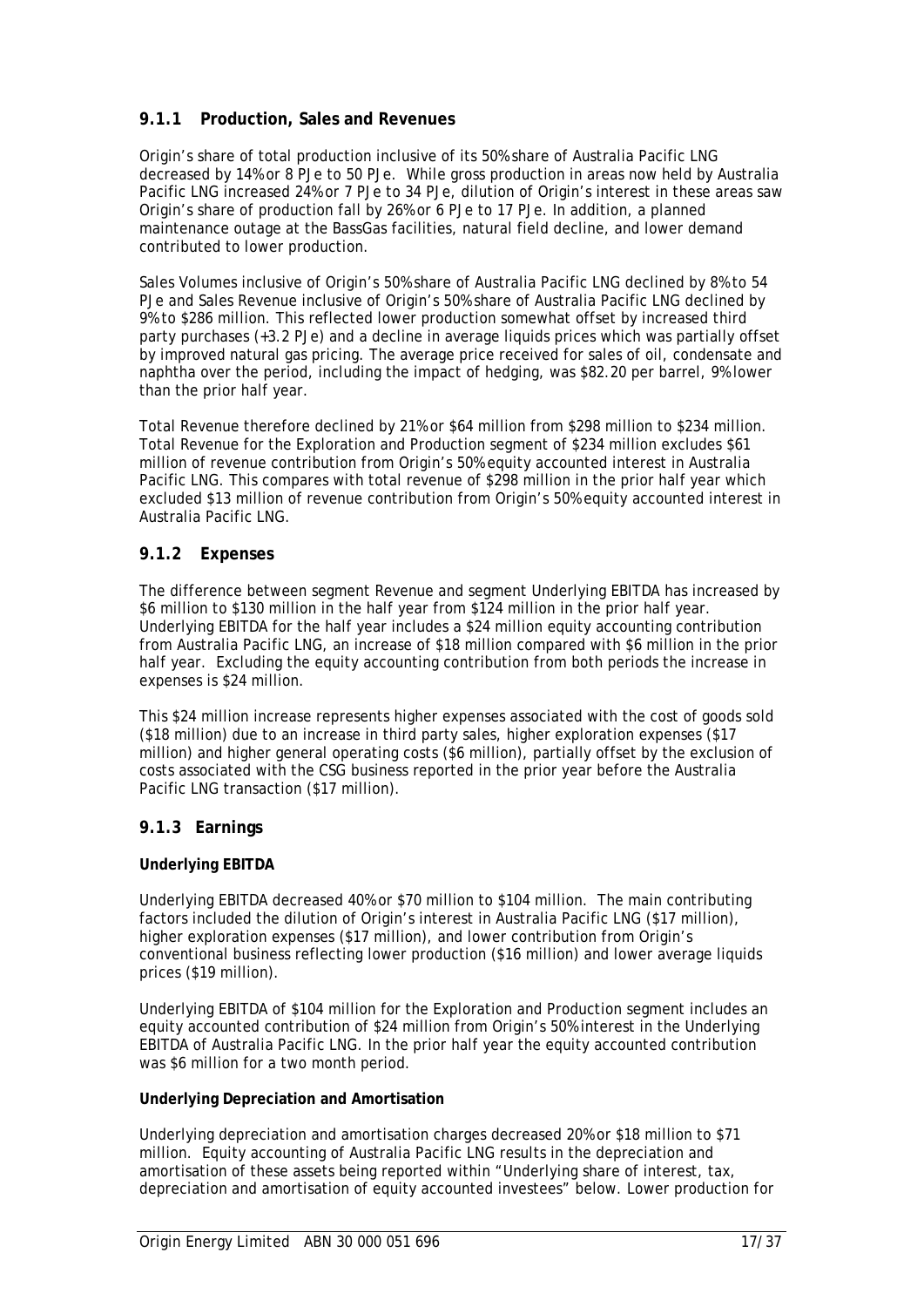the half year further reduced the depreciation and amortisation expense. In addition there was a lower depreciable asset base as a result of asset impairments recognised in relation to the Cooper Basin, the BassGas Development and Perth Basin in the prior half year.

#### **Underlying share of interest, tax, depreciation and amortisation of equity accounted investees**

Origin's share of interest, tax, depreciation and amortisation of Australia Pacific LNG is equity accounted and included in a single line item between Underlying EBITDA and Underlying EBIT. This includes six months expense in the half year compared with two months expense in the prior half year. The total expense related to these items amounted to \$18 million in the half year compared with \$4 million in the prior half year. Of this, \$11 million is related to depreciation and amortisation compared with \$3 million in the prior half year.

#### **Underlying EBIT**

Underlying EBIT for the half year decreased 81% or \$66 million to \$15 million.

#### **9.1.4 Australia Pacific LNG**

The Australia Pacific LNG Joint Venture has made significant progress in the development of the domestic gas business and has met significant milestones in preparation for the CSG to LNG export project. Australia Pacific LNG's equity interest in production capacity now exceeds 240 TJ/d; 2P reserves have increased by 578 PJ to 7,843 PJ; key contracts have been awarded in relation to drilling, upstream processing facilities and major pipelines; in January 2010 Australia Pacific LNG's Environmental Impact Statement (EIS) was lodged; and an active LNG marketing program is continuing.

Domestic gas developments have focussed on the Spring Gully and Talinga fields operated by Australia Pacific LNG.

Spring Gully production achieved a peak in excess of 145 TJ/d as Phase 5 of the development neared completion. Phase 6 of the Spring Gully project which is designed to increase capacity to 180 TJ/d is well advanced.

The Talinga development is being developed in two stages and includes the drilling of 98 wells, the installation of 220 km of gas and water gathering lines, construction of the Talinga gas plant and construction of a 20 ML/d reverse osmosis plant. Stage 1 of the Talinga Project was commissioned in November 2009 and by 31 December 2009 was producing at around 16 TJ/d. The potential capacity through the Talinga plant is currently around 40 TJ/d and will increase to 90 TJ/d when Stage 2 is complete.

In addition construction of a 204 km gas pipeline connecting the gas hub at Wallumbilla, the Talinga field and the Darling Downs Power Station was completed and commissioned. This will assist Australia Pacific LNG to effectively manage gas supply arrangements across its portfolio of contracts.

At the Fairview field, operated by Santos, the first phase of the CSG field expansion project has been completed and is delivering 30 TJ/d net to Australia Pacific LNG. On completion the project is expected to deliver approximately 50 TJ/d to Australia Pacific LNG.

The Queensland Gas Company operated project which will bring the Kenya, Argyle and Lauren CSG fields online is progressing. The project which includes additional wells, the installation of gas and water gathering lines, the construction of a gas plant and a field compressor station and the construction of water treatment facilities, is expected to deliver over 50 TJ/d to Australia Pacific LNG. At the end of the period, the Kenya gas plant was delivering 22 TJ/d to Australia Pacific LNG.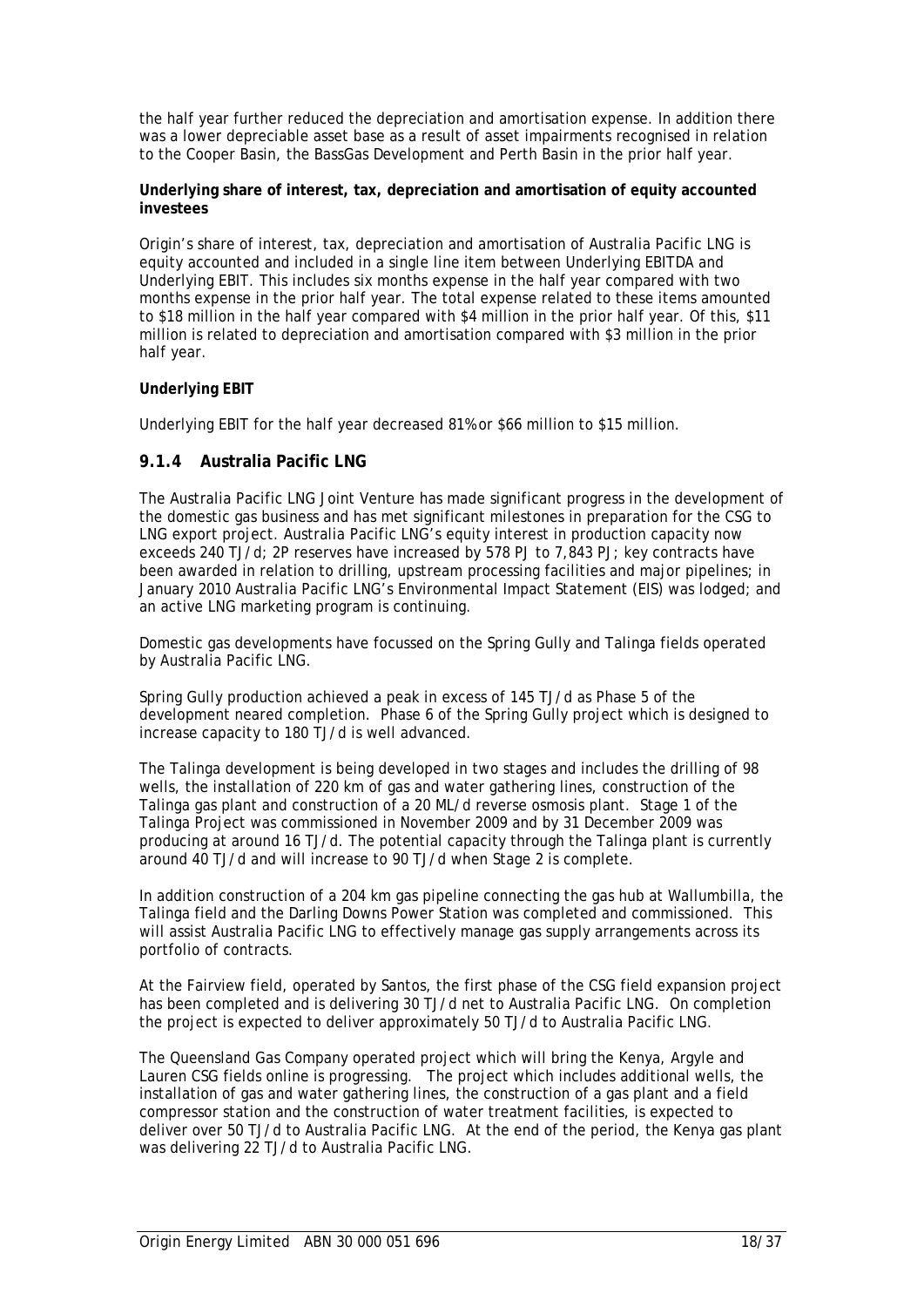Progress on these projects, both operated and non-operated, has allowed Australia Pacific LNG to produce at rates in excess of 200 TJ/d in aggregate.

Three significant contracts have been awarded relating to the CSG to LNG project. In late December 2009, Australia Pacific LNG awarded a \$220 million drilling and work-over rig contract to Savanna Energy Services Pty Ltd for the provision of two proprietary hybrid drilling rigs and two work-over rigs for a five year term from September 2010. In January 2010 major contracts have been signed with McConnell Dowell Constructors (Aust) Pty Ltd and Baulderstone Bilfinger Berger Services (Australia) Pty Limited Joint Venture for the design, engineering, procurement and early works activity during the planning stages for the 450 km main pipeline and upstream facilities.

The EIS for Australia Pacific LNG's CSG to LNG project was submitted to the Queensland Regulator at the end of January 2010. It is expected to be available for public exhibition and comment in March 2010.

Australia Pacific LNG participated in 177 wells during the period. The key focus of activity was to increase production capacity to supply new contracts during 2010, together with continuing delineation of reserves and resources.

Of the 177 wells drilled, 88 were development wells, 65 were appraisal wells and 24 were exploration wells. The exploration wells included 22 core holes that were largely focussed in areas where Australia Pacific LNG holds contingent resources to better delineate these areas and determine where to focus future reserves maturation activities.

As a result of the drilling and development program during the half year Australia Pacific LNG added 578 PJ of Proved and Probable (2P) reserves net of production. With over 7,800 PJ of 2P reserves and nearly 13,000 PJ of 3P reserves Australia Pacific LNG remains ahead of schedule in maturing its reserves base in support of FID by the end of 2010.

Consistent with reserves reporting guidelines Origin performs an economic test to calculate reserves on the basis of domestic market prices and conditions. The quantum of reserves estimated may therefore be influenced by the price assumptions used.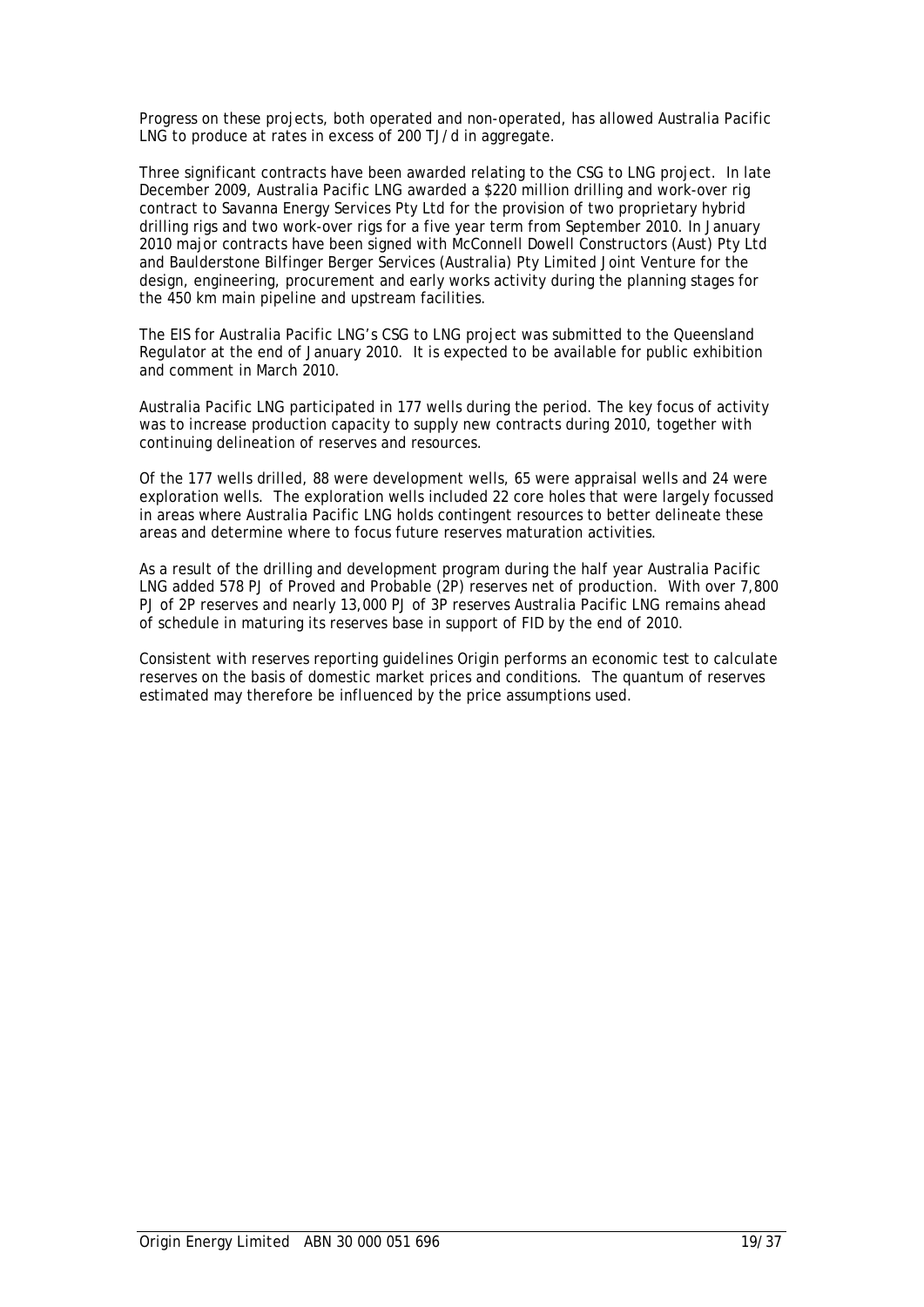| <b>APLNG</b><br>Reserves<br>$(PJ)^{11}$  | <b>Reserves</b><br>June<br>2009 | Gross<br>Increase | Production | <b>Net</b><br>Increase | Reserves<br>Dec 2009 | Change<br>$\%$ |
|------------------------------------------|---------------------------------|-------------------|------------|------------------------|----------------------|----------------|
| Proved and<br>Probable (2P)              | 7.265                           | 612               | 34         | 578                    | 7.843                | 8              |
| Proved,<br>Probable and<br>Possible (3P) | 12.627                          | 364               | 34         | 330                    | 12,957               |                |

Origin holds an effective interest of 50% in Australia Pacific LNG.

Progress has also been made in understanding Contingent Resources within the areas held by Australia Pacific LNG. Assessment of the results of the exploration program in areas where Contingent Resources are held has resulted in a decrease in the level of 2C or most likely Contingent Resources from 7,919 PJ to 5,672 PJ. This included the transfer of 330 PJ from Contingent Resources into Reserves. The 3C or high side Contingent Resource declined by a lesser amount from 13,073 PJ to 11,870 PJ as some of the exploration drilling better delineated the resource potential. Australia Pacific LNG will continue to undertake exploration activities and trial new technologies to better delineate the resource potential in these areas.

| <b>APLNG</b><br>Resources <sup>11</sup> (PJ) | <b>Resources</b><br><b>June 2009</b> | Net Increase/<br>(Decrease) | <b>Resources</b><br>Dec 2009 | Change<br>% |
|----------------------------------------------|--------------------------------------|-----------------------------|------------------------------|-------------|
| 2C Contingent<br>Resources                   | 7,919                                | (2, 247)                    | 5.672                        | (28)        |
| 3C Contingent<br><b>Resources</b>            | 13,073                               | (1, 203)                    | 11,870                       | (9)         |

Origin holds an effective interest of 50% in Australia Pacific LNG.

l

The combined Reserves and Contingent Resources held by Australia Pacific LNG are therefore 24,827 PJ compared with 25,700 PJ at 30 June 2009. Origin holds an effective interest of 50% in these Reserves and Resources.

The acreage held by Australia Pacific LNG in the Galilee Basin remains lightly explored and Australia Pacific LNG does not believe there is sufficient information available to provide an assessment of Reserves and Contingent Resources in this area.

<sup>&</sup>lt;sup>11</sup> The 2009 assessment of Origin's CSG reserves and resources has been prepared by internationally recognised petroleum consultant Netherland, Sewell & Associates, Inc. (NSAI) as per their report dated 18 February 2010, compiled by Mr John G. Hattner, a full-time employee of NSAI. Mr John G. Hattner has consented to the statements based on this information, and to the form and context in which these statements appear.

The Reserves Statement has been prepared to be consistent with the Petroleum Resources Management System 2007 published by Society of Petroleum Engineers (SPE). This document may be found at the SPE website http://www.spe.org/spe-app/spe/industry/reserves/prms.htm

The information in this Reserves Statement has been compiled by Andrew Mayers, a full-time employee of Origin. Andrew Mayers is qualified in accordance with ASX listing rule 5.11 and has consented to the form and context in which this statement appears.

A factor of 1.045 petajoules per billion cubic feet of gas was used in the conversion of volumetric petroleum product measures to the energy measure of petajoules in the June 2009 assessment. Following technical review this factor was revised and in the December 2009 assessment a factor of 1.038 petajoules per billion cubic feet of gas was used.

Origin's interests in exploration and production tenements (held directly or indirectly) may change from time to time and some of Australia Pacific LNG's CSG tenements are subject to commercial arrangements under which, after the recovery of acquisition, royalty, development and operating costs, plus an uplift on development and operating costs, a portion of some of the interests may revert to previous holders of the tenements. Origin has assessed the potential impact of reversionary rights associated with such interests based on the economic tests for reserves outlined in this report and based on that assessment does not consider that reversion will impact the reserves quoted within this report.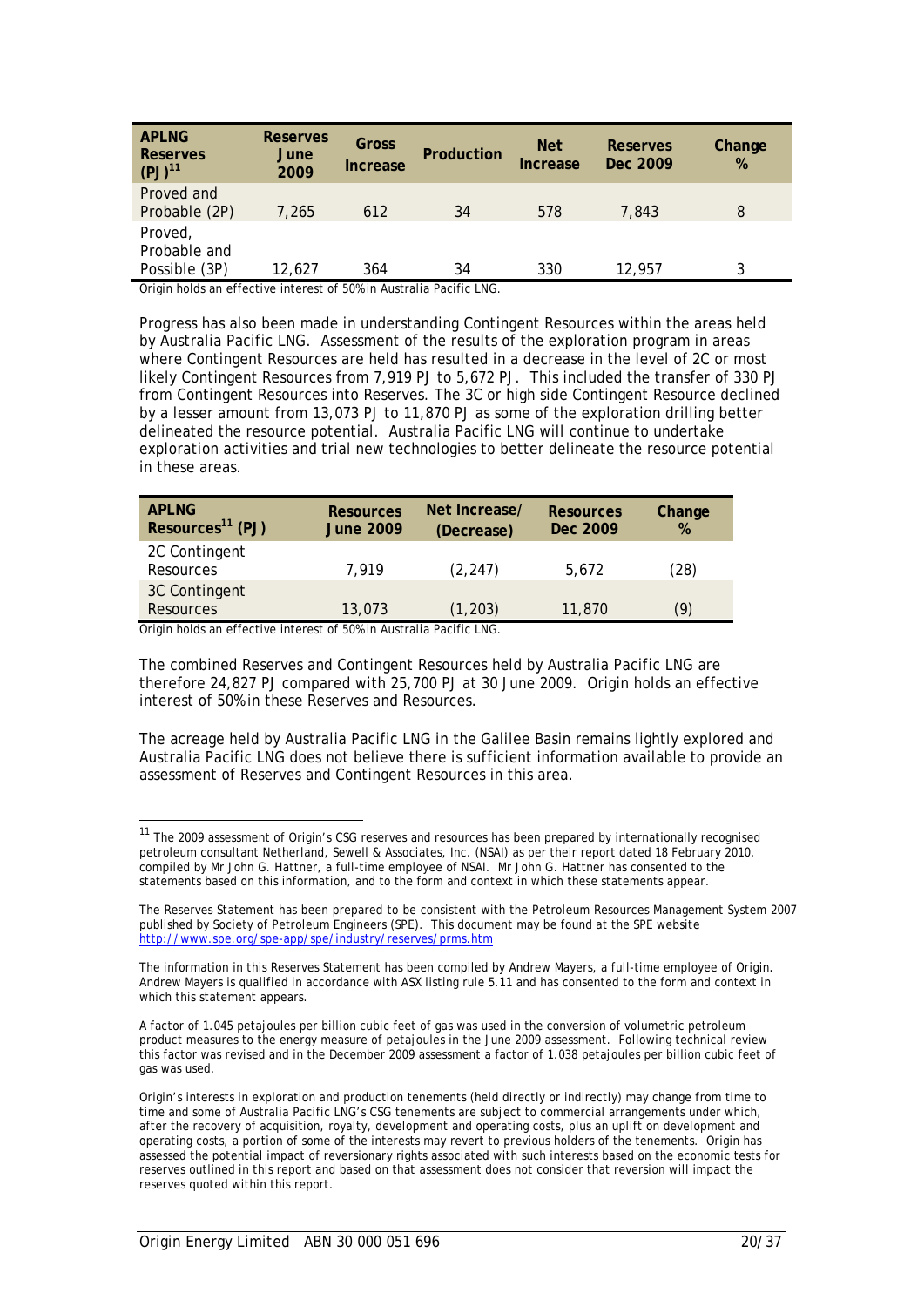### **9.1.5 Major Development Activities**

#### **Kupe Gas Project (New Zealand)**

During the period construction of both the Kupe Production Station at Hawera and the Kupe Tank Farm at Omata were completed with commissioning activities concurrently progressed. Process commissioning commenced with the opening of the offshore wells on 4 December 2009 and initial sales of commissioning gas and LPG commenced shortly after. The commissioning has progressed very well and the plant has achieved design throughput of sales gas during test runs.

The first marine cargo of light crude oil was shipped in January.

#### **Bass Basin (Victoria/Tasmania)**

The BassGas facility is currently undergoing a maintenance shut-down that includes process modifications and well workovers.

The BassGas Joint Venture has also approved the \$345 million Yolla Mid-Life Enhancement (MLE) project to upgrade facilities and extend the production plateau of the project. The MLE project will upgrade the offshore production facilities converting the platform to a manned facility with living quarters and safety related systems and equipment. Onplatform pumping and compression equipment will also be installed to extend the production life of the Yolla gas field and two additional development wells, Yolla 5 and 6, will be drilled. The on-platform construction and drilling activity will be facilitated by a semi-submersible tender assisted drilling unit.

Fabrication of the accommodation and utility module has commenced. The additional wells and accommodation facilities are expected to be operational by the June Quarter 2011 and the pumping and compression facilities by mid 2012.

#### **9.1.6 Exploration**

During 2009/2010 Origin is undertaking an active exploration program that includes the drilling of a number of offshore wells across the Bass and Otway basins in Australia and the Northland Basin in New Zealand. In addition, a range of exploration activities in Australia, New Zealand, Kenya and South East Asia are being undertaken. In managing its exploration portfolio the Company has farmed into a prospective suite of exploration and appraisal opportunities across Thailand, Lao PDR and Vietnam and has secured a farminee to undertake drilling in the Canterbury Basin in New Zealand.

#### **Australia**

In the Bass Basin, Origin drilled two wells in the T/18P permit using the Kan Tan IV semisubmersible rig. The Trefoil 2 gas appraisal well intersected gas bearing sands in the targeted Eastern View Coal Measures at a location 2.6 km south of the discovery well, Trefoil 1. The gas exploration well Rockhopper 1, 10 km from Trefoil 1, encountered oil and gas in a sequence of interbedded sandstones and shales in the Lower Eastern View Coal Measures. On the basis of this result, Rockhopper 1 ST1 is being drilled as an appraisal sidetrack to a location 1.3 km south and down dip of the hydrocarbon bearing sandstones in Rockhopper 1. The results of these wells are being evaluated.

In the Otway Basin the Somerset 1 well was drilled in T/34P using the Ocean Patriot semisubmersible rig. The well was not successful and was plugged and abandoned.

#### **New Zealand**

In the Northland Basin, a two well drilling program is expected to commence late in the June Quarter 2010 targeting gas for the New Zealand market.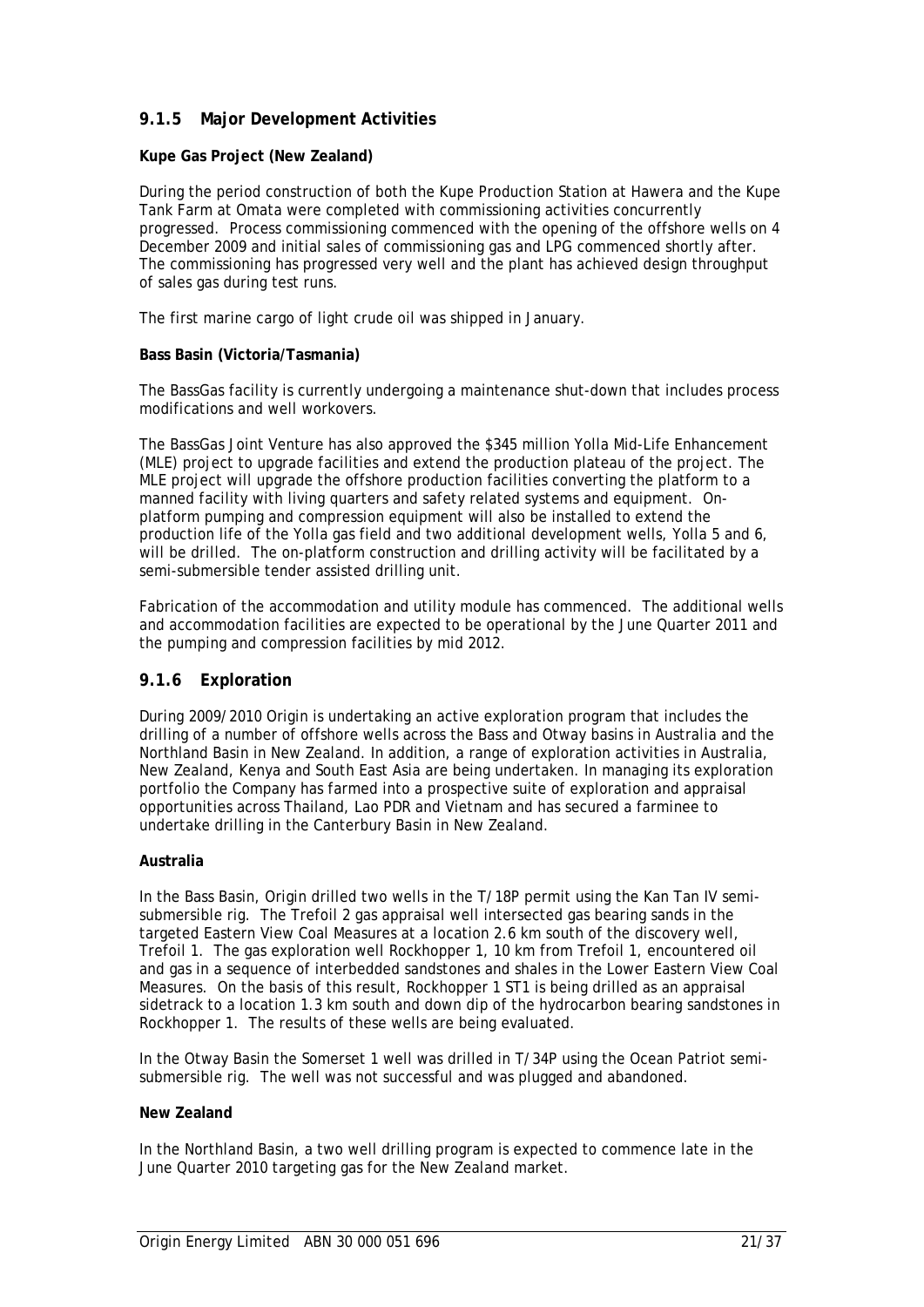In the Canterbury Basin offshore from Dunedin, Origin has reached agreement to farm out a 50% interest in exploration permits PEP 38262 to Anadarko Petroleum Corporation (Anadarko). Prior to agreement to farm in, Anadarko completed specialist processing of a 3D seismic survey recorded by Origin in 2009 over the large Carrack/Caravel prospect in this permit. The Carrack/Caravel prospect, if established hydrocarbon bearing, has the potential to hold recoverable resources in excess of 500 million barrels of oil equivalent. A well commitment will become due in the 12 months from August 2010 and Anadarko has agreed to fund the first US\$30 million of joint venture exploration costs. Drilling is expected to commence in 2011. Anadarko also holds an option to purchase an interest in the adjacent permit PEP 38264 under agreed terms.

#### **Kenya**

Origin has recorded an 800 square kilometre 3D marine seismic survey over the Mbawa prospect prior to the possible selection of a drilling location. The survey was the first 3D seismic survey to be recorded in Kenya. Following interpretation of this data, a decision will be made whether to drill the Mbawa prospect in the third year of the permit or to withdraw from the joint venture.

#### **South East Asia**

In Vietnam Origin awarded an acquisition contract for a 1,960 km 2D marine seismic program in Block 121, Song Hong Basin in Vietnam. Reprocessing of the existing 2D seismic data (approximately 3,900 km) was completed.

On 16 December 2009, Origin and Salamander Energy plc (Salamander) signed a farm in agreement under which Origin will earn an interest in a portfolio of five exploration blocks operated by Salamander across north-east Thailand, Lao PDR and Vietnam. As part of the joint venture arrangement, Origin will fund the next US\$50 million of joint venture exploration and appraisal expenditure across the five blocks. Origin may also fund up to an additional US\$40 million of joint appraisal expenditure.

An active drilling programme is planned in the farm in areas with wells to be drilled in four of the five blocks. Drilling commenced in February 2010 with the Bang Nouan-1 exploration well in Lao PDR and is expected to be followed in the June Quarter 2010 with two offshore exploration wells in Vietnam. Two onshore appraisal wells on the Dao Ruang gas discovery in Block L15/50, Northeast Thailand, will be drilled towards the end of calendar year 2010.

Interests that will be earned are in Block L26/50 (Thailand) 40%; Block L15/50 (Thailand) 40%; Savannahket PSC (Laos) 30%; Block 31 PSC (Vietnam) 25%; and Block DBSCL-01 (Vietnam) 25%. Salamander will also have the option to acquire an interest in one exploration block currently operated by Origin in south-east Asia.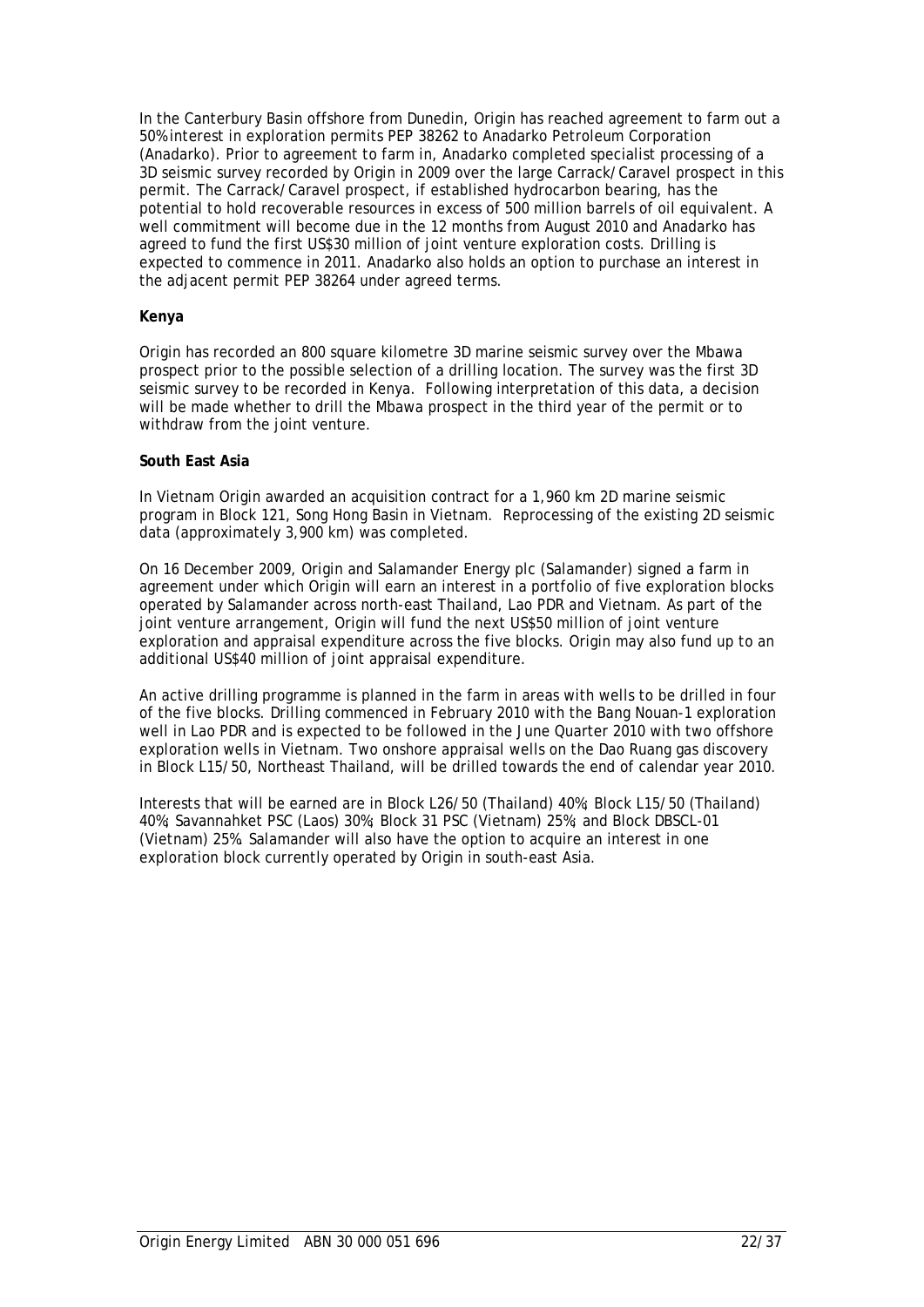## **9.2 Generation**

| Half year ended 31 December                | 2009<br>\$m\$ | 2008<br>\$m\$ | Change<br>$(\%)$ |
|--------------------------------------------|---------------|---------------|------------------|
| Internally Contracted Plant Revenue        | 97            | 25            | 289              |
| <b>Externally Contracted Plant Revenue</b> | 22            | 5             | 340              |
| <b>Total Revenue</b>                       | 119           | 30            | 298              |
| <b>Underlying EBITDA</b>                   | 98            | 22            | 345              |
| <b>Underlying EBIT</b>                     | 75            | 11            | 582              |

#### **Generation Volumes**

| Half year ended 31 December              | 2009<br>\$m\$ | 2008<br>\$m\$ | Change<br>$(\%)$ |
|------------------------------------------|---------------|---------------|------------------|
| Internally Contracted Sales Volume (TWh) | 0.6           | 0.4           | 38               |
| Externally Contracted Sales Volume (TWh) | 0.6           | 0.2           | 138              |
| Total Sales Volume (TWh)                 | 1.2           | 0 7           | 73               |

Underlying EBITDA increased 345% or \$76 million to \$98 million reflecting increased capacity payments from the Retail segment as Origin increased the operating capacity of its generation fleet from 704 MW in December 2008 to 1,620 MW in December 2009.

During the 2009 calendar year commissioning of four new generation facilities was completed including the 640 MW Uranquinty Power Station, the 120 MW Quarantine and 126 MW Mt Stuart Power Station expansions and the 30 MW Cullerin Range Wind Farm.

Generation capacity will continue to increase through 2010. Construction and commissioning of the 630 MW Darling Downs Power Station is progressing well with the turbines progressively being synchronised with the grid in preparation for commercial operation in the second half of the year. The 550 MW Mortlake Power Station development also continues to progress well with commissioning expected by the end of calendar year 2010. The completion of these two developments will see Origin's generation capacity increase to 2,800 MW.

#### **9.2.1 Production, Sales and Revenue**

Revenue for the Generation segment is derived through capacity payments from the Retail segment for internally contracted plants and the sale of electricity and steam from externally contracted cogeneration plants.

Capacity payments represent a fee paid for dispatch rights and also cover operating and maintenance costs associated with running the power stations. The plants are then available at call to generate electricity to contribute to risk management for the Retail segment.

Of Origin's three externally contracted plants, the Worsley cogeneration plant is the only one that contributes to reported revenue. The Osborne and Bulwer Island power stations are held within incorporated joint ventures in which Origin has a 50% equity stake and are therefore equity accounted.

Revenue in the Generation segment was \$119 million, an increase of \$89 million when compared with \$30 million in the prior half year.

The key driver of the increase in revenue is the additional capacity payments received from the Retail segment reflecting the growth in internally contracted generation capacity. In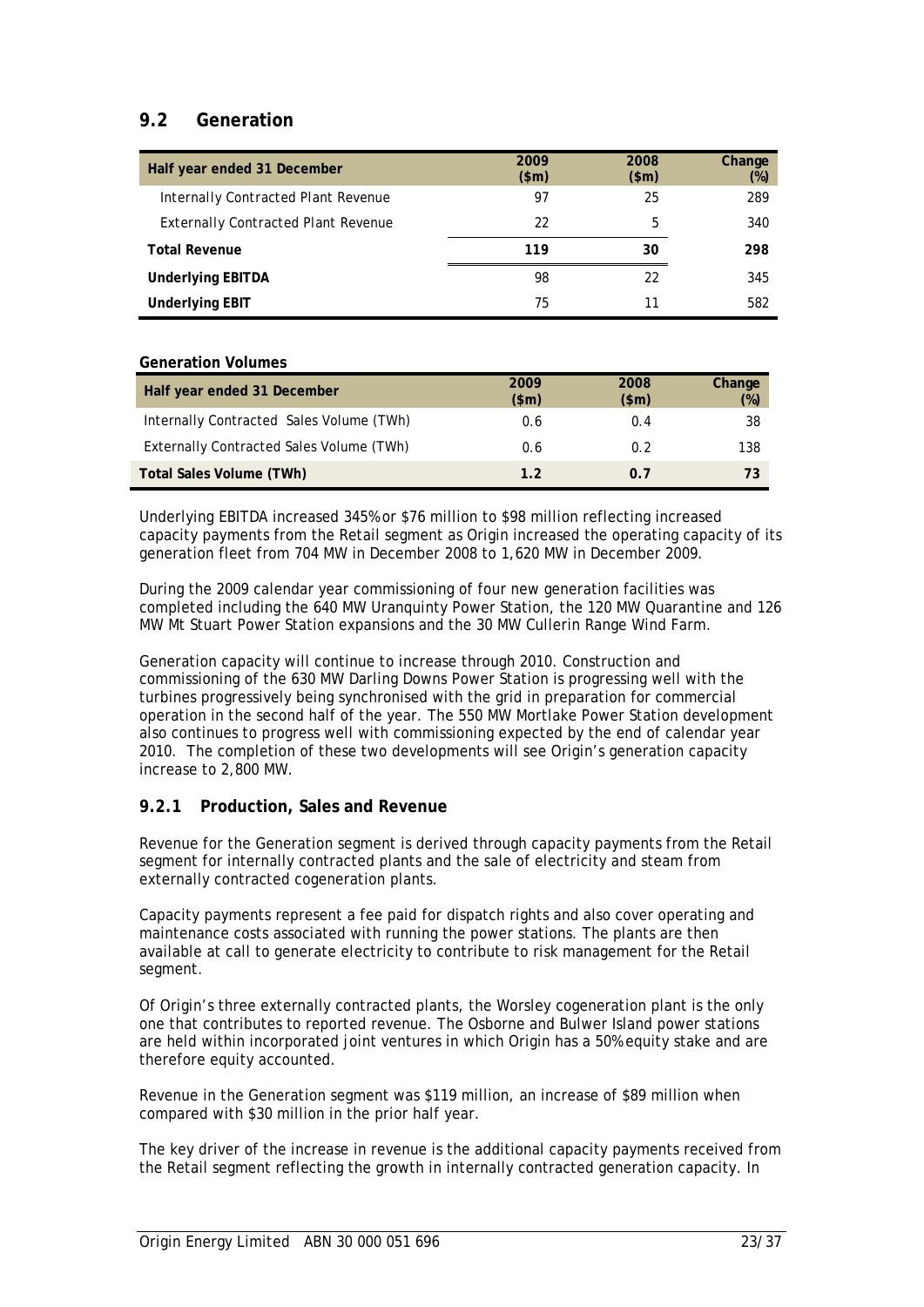addition, approximately \$16 million of revenue reflects the return to service of the Worsley cogeneration plant which was subject to an extended outage in the prior half year.

No major unplanned outages occurred in the generation fleet during the period.

Details of the half year operational performance of Origin's power generation plants are tabulated below.

| <b>Generation Plant</b>     | Plant<br>Capacity<br><b>MW</b> | <b>Type</b> | Equivalent<br>Reliability<br>Factor** | Capacity<br>Factor |
|-----------------------------|--------------------------------|-------------|---------------------------------------|--------------------|
| Cullerin Range              | 30                             | Internal    | N/A                                   | 47%                |
| Ladbroke Grove              | 80                             | Internal    | 99%                                   | 32%                |
| Mt Stuart                   | 288                            | Internal    | 100%                                  | 1%                 |
| Mt Stuart Expansion         | 126                            | Internal    | 100%                                  | $1\%$              |
| Quarantine                  | 96                             | Internal    | 99%                                   | 19%                |
| <b>Quarantine Expansion</b> | 120                            | Internal    | 98%                                   | 10%                |
| Roma                        | 74                             | Internal    | 99%                                   | 32%                |
| Uranguinty                  | 640                            | Internal    | 97%                                   | 4%                 |
| Bulwer Island*              | 32                             | External    | 99%                                   | 84%                |
| Osborne <sup>*</sup>        | 180                            | External    | 99%                                   | 77%                |
| Worsley*                    | 120                            | External    | 99%                                   | 95%                |

\*Origin holds a 50% equity share

\*\* Equivalent reliability factor is the availability of the plant after scheduled outages.

#### **9.2.2 Earnings**

Underlying EBITDA increased to \$98 million from \$22 million. This reflected the growth in generation capacity from developments completed in the 2009 calendar year including the new Uranquinty Power Station and Cullerin Range Wind Farm and expansions at Mt Stuart and Quarantine power stations. Worsley achieved an equivalent reliability factor of 99% compared to 25% in the prior half year where an outage arising from a turbine failure negatively impacted the result.

Depreciation expense was \$20 million compared with \$5 million reported in the prior half year, reflecting the increased asset base.

Underlying EBIT was \$75 million compared with \$11 million for the prior half year.

#### **9.2.3 Power Generation Developments**

The expansion of Mt Stuart peaking facility reached Practical Completion on 7 November 2009 and was officially opened on 11 December 2009. The original 288 MW plant was expanded to 414 MW with the addition of a GE Energy 126 MW 9E gas turbine at a capital cost of \$110 million.

The first gas turbine at the Darling Downs Power Station synchronised to the grid on 9 December 2009. The three gas turbines had all achieved synchronisation by 19 December 2009. The steam turbine and duct firing systems were brought on line and run close to full load in mid-February. Handling and reliability trials will progress through to the June quarter and practical completion is expected in mid 2010.

Commissioning of the 550 MW open cycle power station at Mortlake in Victoria is expected by the end of calendar year 2010. Turbines have been delivered to the site and major construction work is underway. The Mortlake site is permitted for a significant expansion of capacity. This may include conversion of the existing plant to a highly efficient combined cycle power station and the addition of extra peaking capacity.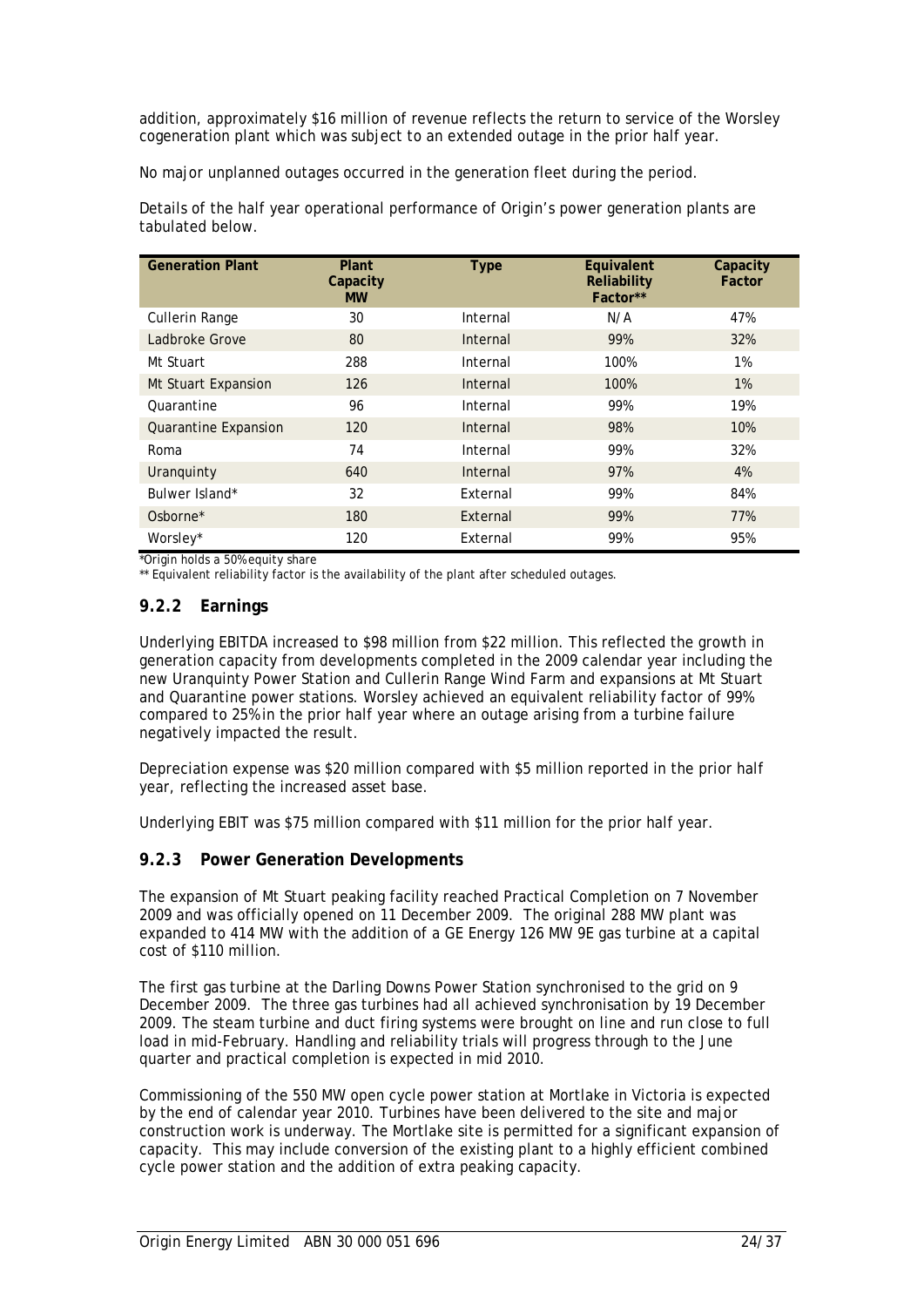Origin's generation pipeline now includes 2,670 MW of gas fired power plant development options including sites at Mortlake, Spring Gully, Quarantine and Darling Downs.

These options provide flexibility to continue to enhance Origin's electricity supply portfolio.

#### **9.2.4 Growth in Renewable Energy**

#### **Wind**

The Cullerin Range Wind Farm near Goulburn in New South Wales commenced commercial operations on 1 July 2009. During the half year the wind farm operated at a 47% capacity factor, marginally above the expected long term average.

During the half year Origin exercised an option to acquire the Yass Valley Wind Farm project from Epuron. The project has a capacity of between 222 MW and 420 MW depending upon turbine numbers and the turbine technology selected. The project is located within New South Wales approximately 60 km from the Cullerin Range Wind Farm.

In addition, Origin worked actively on permitting and community engagement on the Lexton, Stockyard Hill and Dundas sites in Western Victoria which it acquired as a result of the WindPower acquisition in 2009.

By the end of the half year Origin's wind portfolio included 96 MW that are now Development Application approved, 846 MW that are in the advanced planning and permitting stage, 1,200 MW in the planning and permitting stage and 1,314 MW undergoing feasibility studies.

#### **Geothermal**

Origin is investing in the research and development of geothermal energy associated with a world class heat resource based on deep fractured granites in northern South Australia. Origin's major investment to date is through a 30% interest in the Innamincka Joint Venture with Geodynamics Ltd (Geodynamics) which covers a number of geothermal exploration permits in the area. During the half year a high level forward work plan was developed and agreed by this joint venture covering fraccing, drilling and other activities necessary to achieve FID for a Commercial Demonstration Plant. The first major scheduled activity is the stimulation of the Jolokia 1 well during the middle of 2010.

On 6 November the Federal Government informed Geodynamics that the Company's application for \$90 million funding under the Renewable Energy Demonstration Program on behalf of the joint venture was successful. The funding will be staged over the life of the project with the final grant payment to be received following the commissioning of the 25 MW geothermal power plant in the Cooper Basin, expected to occur in late 2013.

Origin and Geodynamics have also entered into an agreement to evaluate the geothermal potential of the shallower Cooper and Eromanga basin section within the existing permit areas. Origin will be the exploration operator of a new Innamincka Shallows Joint Venture and over the next twelve months will drill and test two slim wells to depths of approximately 2,200 metres. The initial program is expected to cost approximately \$10 million and will be shared equally between Origin and Geodynamics. Origin will contribute \$4.5 million of project expenditure, in addition to its 50% share of project expenditure for the Innamincka Shallows Joint Venture, in exchange for a 20% increase in its interest in the Shallows area.

In addition to its joint venture interests, Origin holds an equity interest of approximately 7% in Geodynamics.

On 28 September 2009 Origin entered into an agreement with Eden Energy Ltd to farm in to a geothermal licence adjoining the geothermal licences held by Geodynamics in the Cooper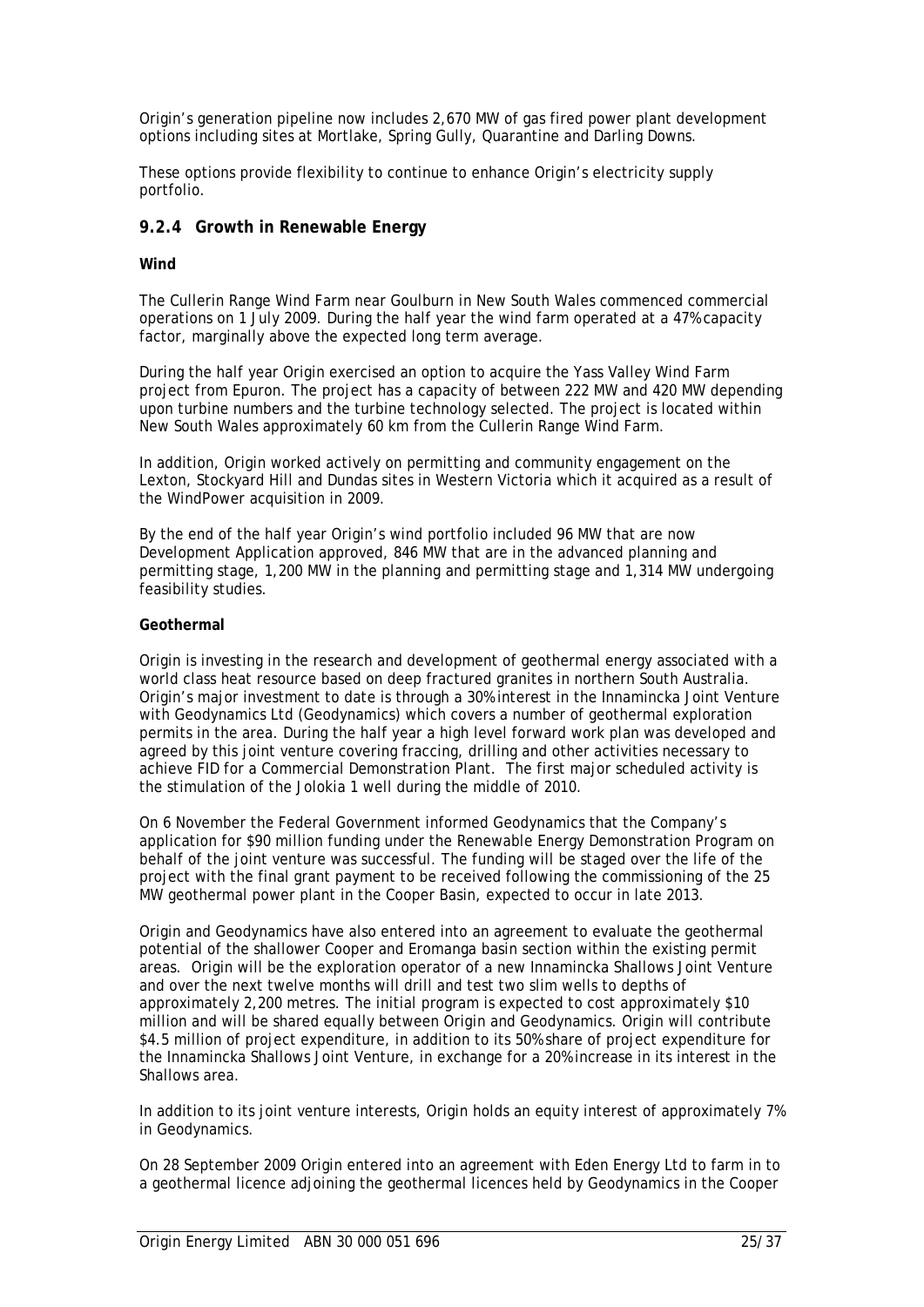Basin. Origin will earn a 70% interest under the agreement and become operator of the project.

#### **Solar**

Origin and Micron Technology, Inc of the United States have formed a 50:50 joint venture with a focus on the development of photovoltaic energy. Micron is a US listed company and one of the world's leading providers of advanced semiconductor solutions. The near term objective of the joint venture is to combine the work Origin has undertaken to date in solar development with Micron's capabilities and to examine opportunities for development and commercialisation of solar photovoltaic technology.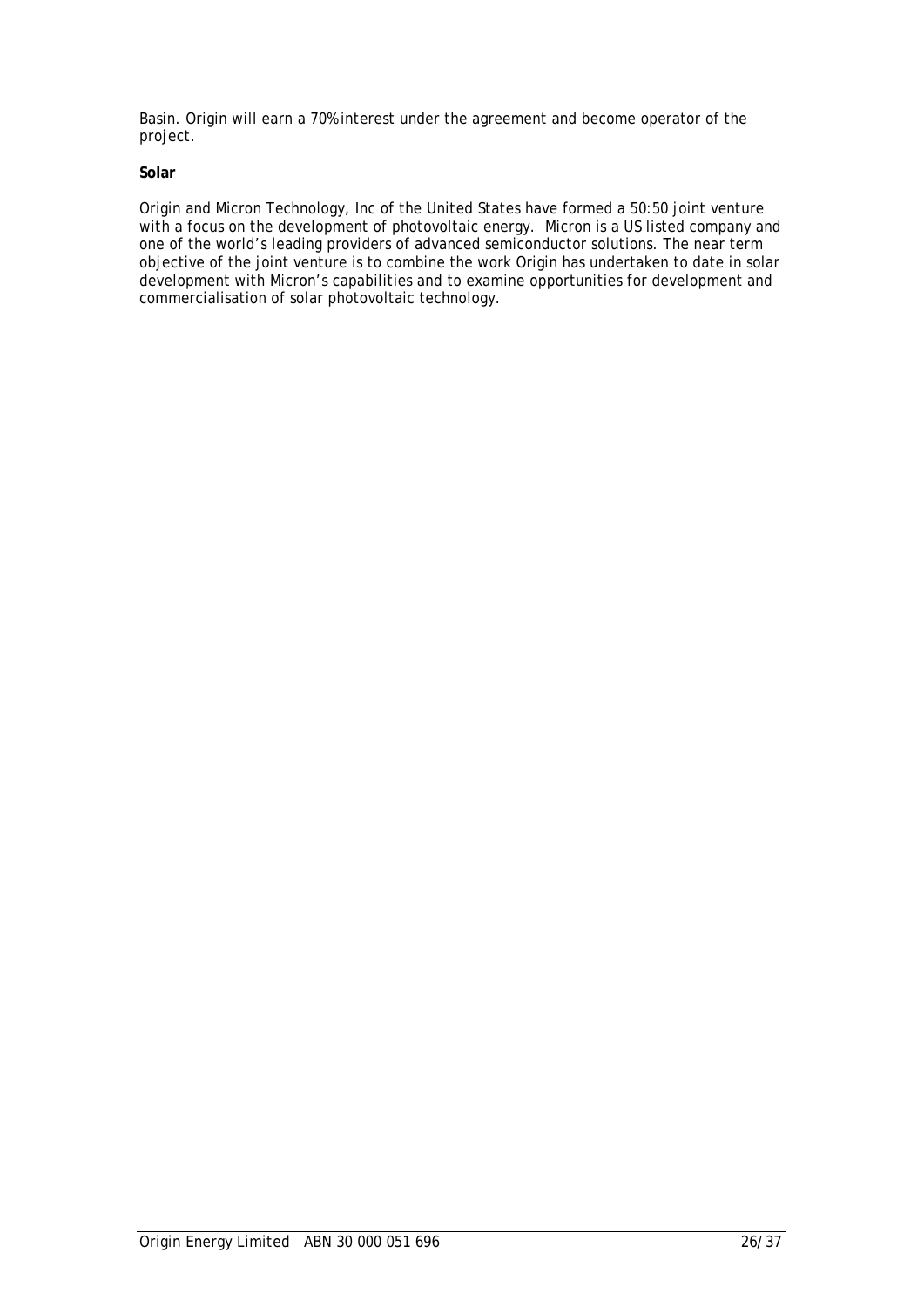### **9.3 Retail**

| Half year ended 31 December | 2009<br>\$m\$ | 2008<br>\$m\$ | Change<br>$(\%)$ |
|-----------------------------|---------------|---------------|------------------|
| Total revenue               | 3.266         | 2.989         | O                |
| <b>Underlying EBITDA</b>    | 320           | 300           |                  |
| <b>Underlying EBIT</b>      | 286           | 271           |                  |

**Performance metrics by commodity and variance from prior half year**

| Half year ended 31 December 2009   | Natural Gas      | Electricity      | <b>LPG</b>   |  |
|------------------------------------|------------------|------------------|--------------|--|
| Commodity Revenue (\$m)            | 590 $12 (+9%)$   | 2,102 $13 (+7%)$ | $321 (-9%)$  |  |
| Gross Profit (\$m)                 | 116 $(+30\%)$    | $329$ $(-13%)$   | 83 $(+14%)$  |  |
| Underlying EBITDA (\$m)            |                  | 280 (-4%)        | $36$ (+328%) |  |
| Underlying EBIT (\$m)              | $261$ ( $-5\%$ ) | $24$ (+\$27m)    |              |  |
| Sales - (PJ)                       | $75(+11%)$       |                  |              |  |
| Sales - (TWh)                      |                  | $15(-4%)$        |              |  |
| Sales - (ktonnes)                  |                  |                  | $262 (+7%)$  |  |
| Total Sales (PJe)                  | $75(+11%)$       | 55 $(-4%)$       | $13 (+7%)$   |  |
| Customer accounts ('000) - (Change |                  |                  |              |  |

#### **Retail Performance**

During the period, the Retail segment recorded revenues of approximately \$3.3 billion, an increase of 9% on the prior half year. This was driven by higher sales volumes across natural gas and LPG together with tariff increases for natural gas and electricity.

Gross profit for the half year was marginally lower. Improved gross profit for natural gas and LPG was more than offset by lower electricity gross profit due to higher wholesale energy and network costs.

The Retail segment's Underlying EBITDA increased 7% or \$20 million to \$320 million. The marginally lower gross profit was more than offset by lower cost to serve for electricity and natural gas and lower US denominated costs due to foreign exchange movements in the LPG business.

#### **Natural Gas**

l

Natural gas revenues increased 9% or \$50 million to \$590 million reflecting increased volumes and higher residential tariffs. Natural gas sales volumes increased 11% or 7 PJ to 75 PJ, primarily as a result of increased sales to wholesale and power generation customers. This more than offset reduced consumption by residential customers due to warmer weather. As a result of this change in customer mix, the average unit price received for natural gas was marginally lower.

Sustained periods of low pool prices and effective management of the gas portfolio resulted in a 5% reduction in the unit cost of gas. As a result, gross profit increased 30% from \$89 million to \$116 million.

 $12$  Gas revenue excludes revenues associated with zero margin volumes such as swaps

<sup>&</sup>lt;sup>13</sup> Excludes electricity pool revenue derived from running merchant plants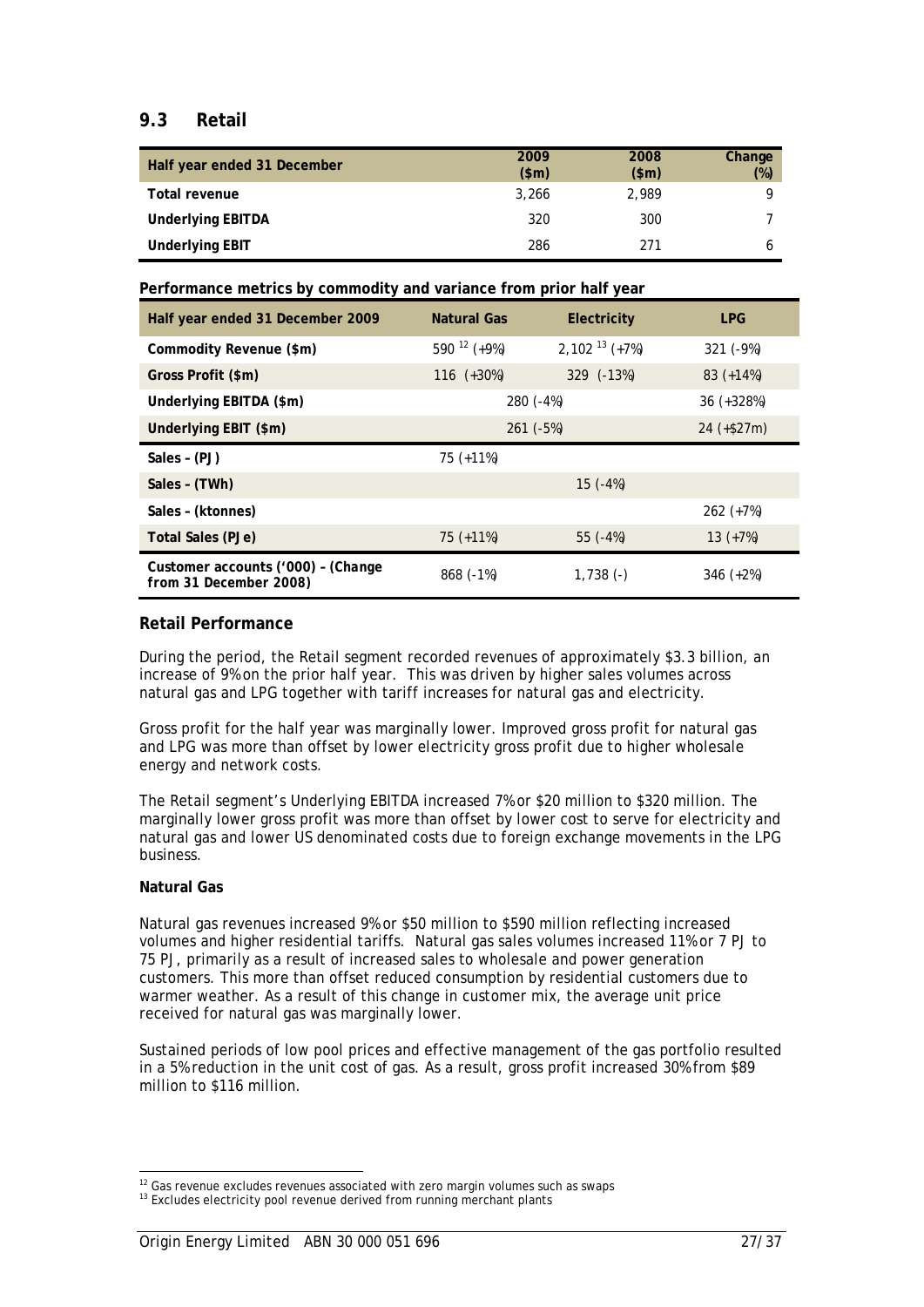#### **Electricity**

Electricity revenues increased 7% or \$130 million to \$2,102 million primarily due to tariff increases, including the revised Queensland Competition Authority (QCA) decision. This has more than offset a 4% reduction in sales volume to 15.2 TWh, primarily due to lower demand from commercial and industrial customers.

Electricity procurement costs increased 11% or \$0.2 billion to \$1.8 billion. This was due to increases in network costs across most states, in particular Queensland, and higher average wholesale energy costs. The combination of higher average historic contract prices and high average pool prices during November and December (where average pool prices increased by 60% or approximately \$18/MWh) more than offset the benefit of lower average pool prices in the July to October period.

The Retail segment pays the Generation segment a capacity payment for the dispatch rights to five open cycle power stations and one wind farm. The Retail segment earns pool revenue when the generation plant is dispatched and is responsible for the cost of providing fuel to run the plant. The net result is included in the cost of goods sold above.

The combination of factors above resulted in a 13% or \$49 million decrease in electricity gross profit to \$329 million.

#### **Gas and Electricity Market Churn**

During the six months to December 2009, there was significant competitor activity particularly in Queensland after the revised QCA tariff decision.

Origin won 232,000 new accounts across its gas and electricity business compared to 238,000 in the prior half year. However, overall greater competition led to a net decrease in gas and electricity account numbers of 4,000 to 2,606,000 over the half year. Origin's customer account numbers at 31 December 2009 include 516,000 signed green energy accounts. This is comprised of 398,000 GreenPower electricity and 118,000 green gas customer accounts, and reflects Origin's strong market leadership position in this area.

Origin's year end account numbers include approximately 17,000 accounts transferred to Origin under the Retailer of Last Resort provision following energy retailer Jackgreen going into receivership.

#### **Cost to serve - Electricity and Natural Gas**

Origin includes within its retail cost to serve all costs associated with servicing and maintaining customers, all churn and customer acquisition and retention costs, and an allocation of corporate costs.

The total cost to serve for Origin's gas and electricity retail business decreased by around 6% or \$10 million to \$164 million. A continuing focus on improved productivity was a significant driver of this decrease. A reduction in contractor numbers associated with systems upgrade projects and the migration of Sun Retail accounts in the prior half year provided further benefits. Consequently, Origin's cost to serve per customer for its retail gas and electricity business decreased 6% across the two half year periods, from \$67 per customer to \$63 per customer.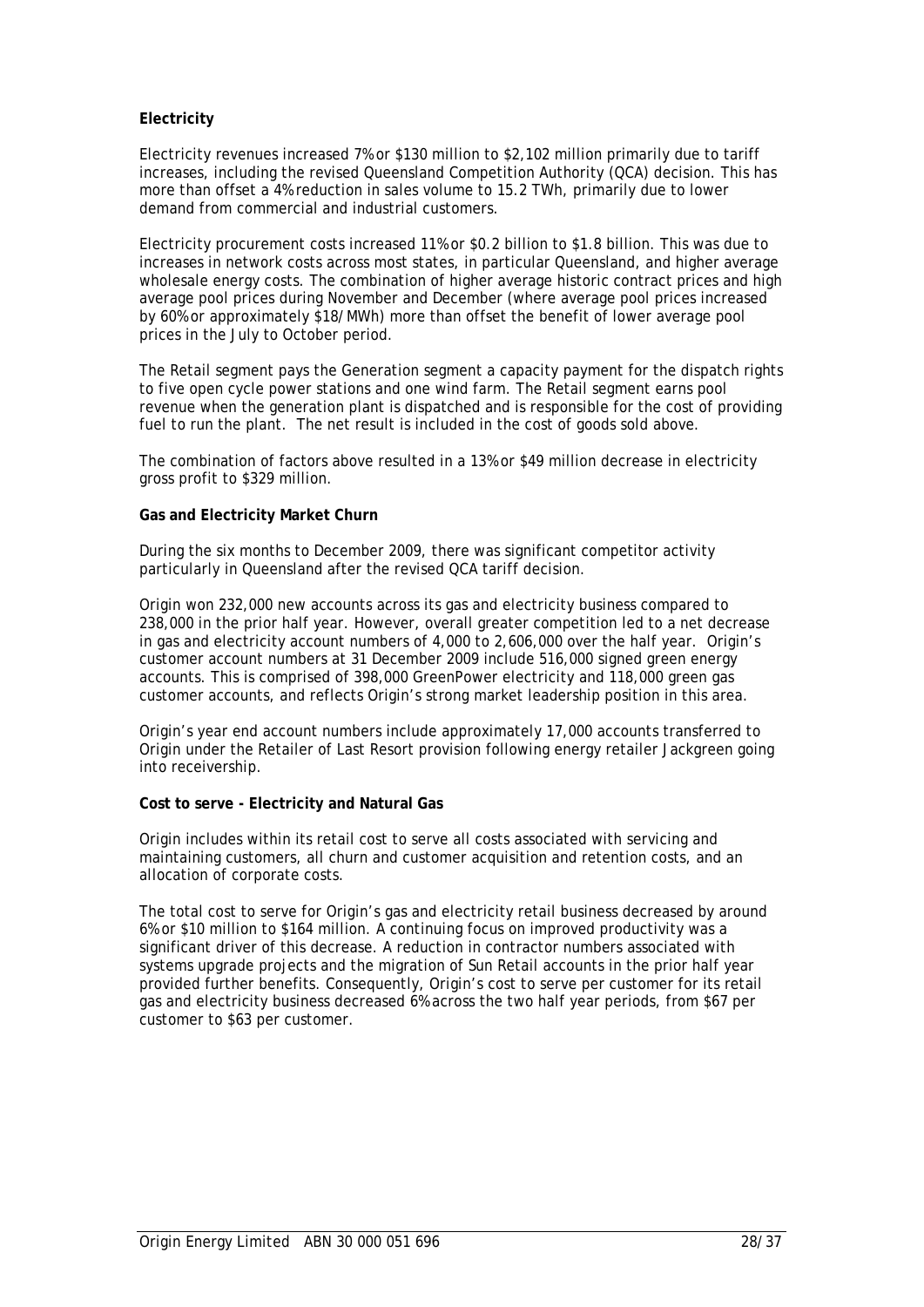| Half year ended 31 December       | 2009  | 2008  | Change |
|-----------------------------------|-------|-------|--------|
| Customer numbers ('000)           | 2,606 | 2,613 | ۰      |
| <b>Underlying EBITDA/Sales</b>    | 10.4% | 11.6% | (1.2)  |
| <b>Underlying EBIT/Sales</b>      | 9.7%  | 10.9% | (1.2)  |
| \$/Customer                       |       |       |        |
| <b>Gross Margin/Customer</b>      | 171   | 179   | (8)    |
| Opex/Customer                     | 63    | 67    | (4)    |
| <b>Underlying EBITDA/Customer</b> | 108   | 111   | (3)    |

**Electricity and Natural Gas Margins** 

Underlying EBITDA across the gas and electricity business decreased by 4% from \$293 million to \$280 million. The lower gross profit across natural gas and electricity more than offset the benefits from a lower cost to serve. This resulted in Underlying EBITDA margins decreasing from 11.6% to 10.4%.

Underlying Retail EBIT across electricity and natural gas decreased 5% from \$276 million to \$261 million. Margins at this level declined from 10.9% to 9.7%.

#### **LPG**

Sales revenue decreased 9% or \$32 million to \$321 million. Lower average prices charged to customers reflected lower international benchmark LPG prices. This reduction in average sales price was partially offset by a 7% increase in volumes from 245 ktonnes to 262 ktonnes.

The lower international benchmark LPG prices resulted in Origin's average unit product cost being 21% lower than the prior half year.

As a result gross profit for the LPG business increased 14% or \$10 million to \$83 million.

Underlying EBITDA for the LPG business increased 328% or \$27 million to \$36 million predominantly due the factors described above together with lower US denominated costs due to foreign exchange movements.

LPG customer accounts increased by 8k compared to the prior half year with approximately 346k customer accounts by the end of the half year.

#### **9.3.1 Operational Capability - Retail Transformation and Transition Project**

Origin is transforming its Retail business to improve business process efficiency, optimise cost to serve and further enhance customer service. This will provide improved customer insights and processes together with better use of technology to engage with customers. Origin will therefore be better placed to deliver innovative energy solutions to the market while optimising its cost to serve.

The project includes the implementation of new technology together with outsourcing or transition of activities to our transformation partner, Wipro.

The transition to Wipro of the management of the majority of Origin's Retail IT applications support and development, together with back office business processes in customer set up and transfers, billing, collections and receipting, was completed in December 2009 as planned. This was a significant achievement with 396 roles outsourced and 240 Origin people transferred to Wipro.

The transformation component of the project has commenced including documenting future processes and detailed planning that will support Retail's future way of working. This initial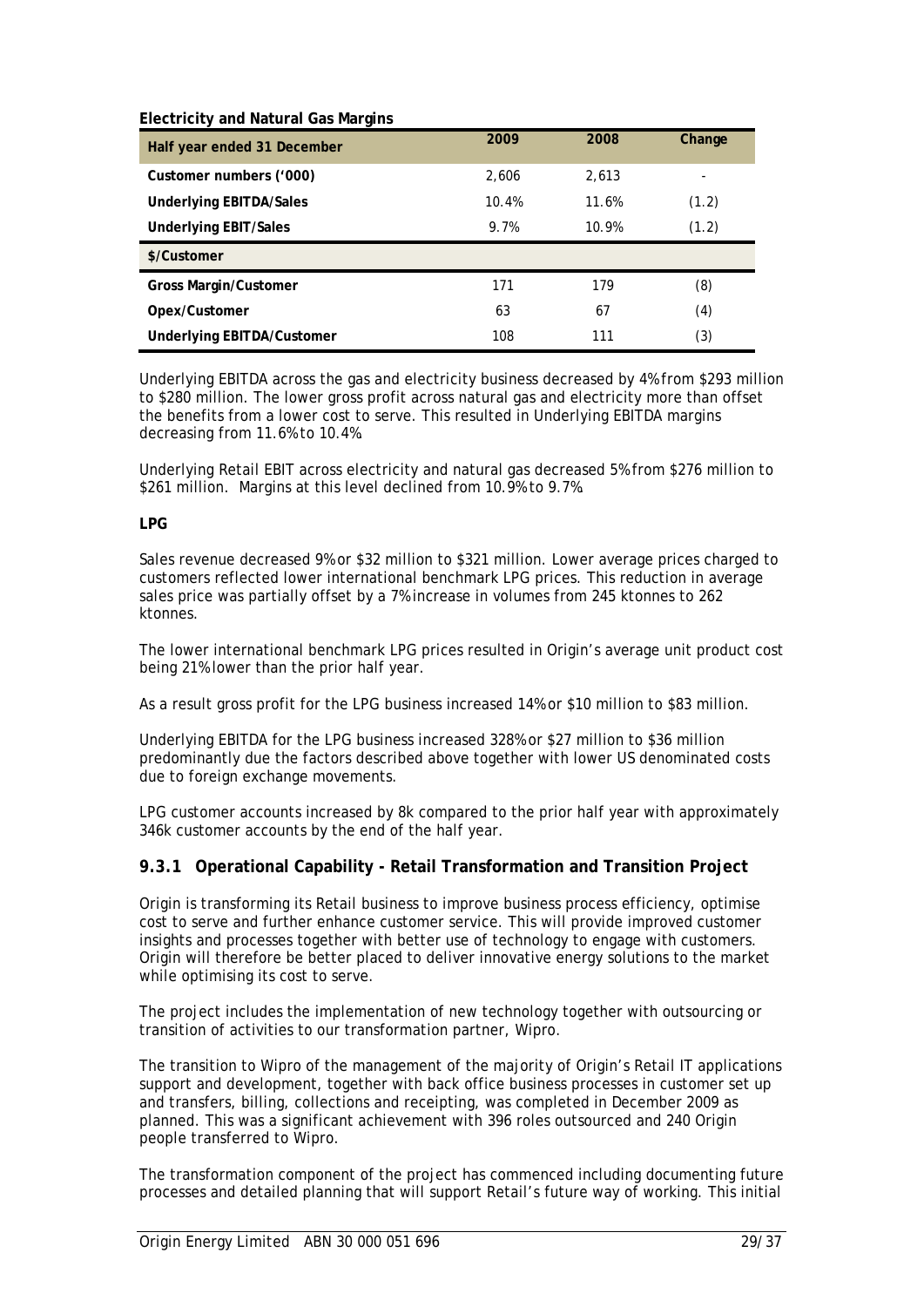work was completed successfully in December as planned. The next phase which is currently in progress involves building a new SAP technology platform and process capability and developing the training programs that will help our people adopt the new way of working.

#### **9.3.2 Customer Solutions businesses**

Origin is continuing to invest in developing and emerging businesses to provide a greater range of customer offerings and growth opportunities in the future. This includes products such as solar hot water, solar photovoltaic rooftop systems, heat pumps and tri-generation systems.

The solar hot water and solar photovoltaic business has experienced strong growth in sales, up 247% on the prior half year. Origin's Serviced Hot Water business continues to grow, adding 1,300 new customers during the period. Origin also introduced new sustainable products including heat pumps, gas boosted solar hot water systems and fully installed 6 star energy efficiency rated air conditioning solutions. This portfolio of products will develop to enable provision of broader customer energy solutions.

As part of the Adelaide Solar Cities program, and to enhance its understanding of consumer behaviours as energy delivery mechanisms change, Origin signed up more than 2,000 customers on innovative "time of use" and "critical peak pricing" products. A subset of these customers will be able to monitor their electricity consumption and receive messages such as peak pricing notifications through an in-home display unit.

During the period Origin acquired and fully integrated the Cogent tri-generation business which brings innovative distributed energy solutions to the development portfolio. During the period the commissioning of two tri-generation units were completed with both generators achieving their expected output. In New South Wales, Kinesis and Origin successfully tendered for the development of a 2030 'master plan for distributed energy' within the City of Sydney. The vision is for a network of medium-sized tri-generation plants, totalling approximately 330MW, within the fabric of the city.

After a portfolio review of products that considered the most competitive channels to market, a decision was made to reduce our investment in the Origin Shops network by closing 14 Origin Shops in December 2009.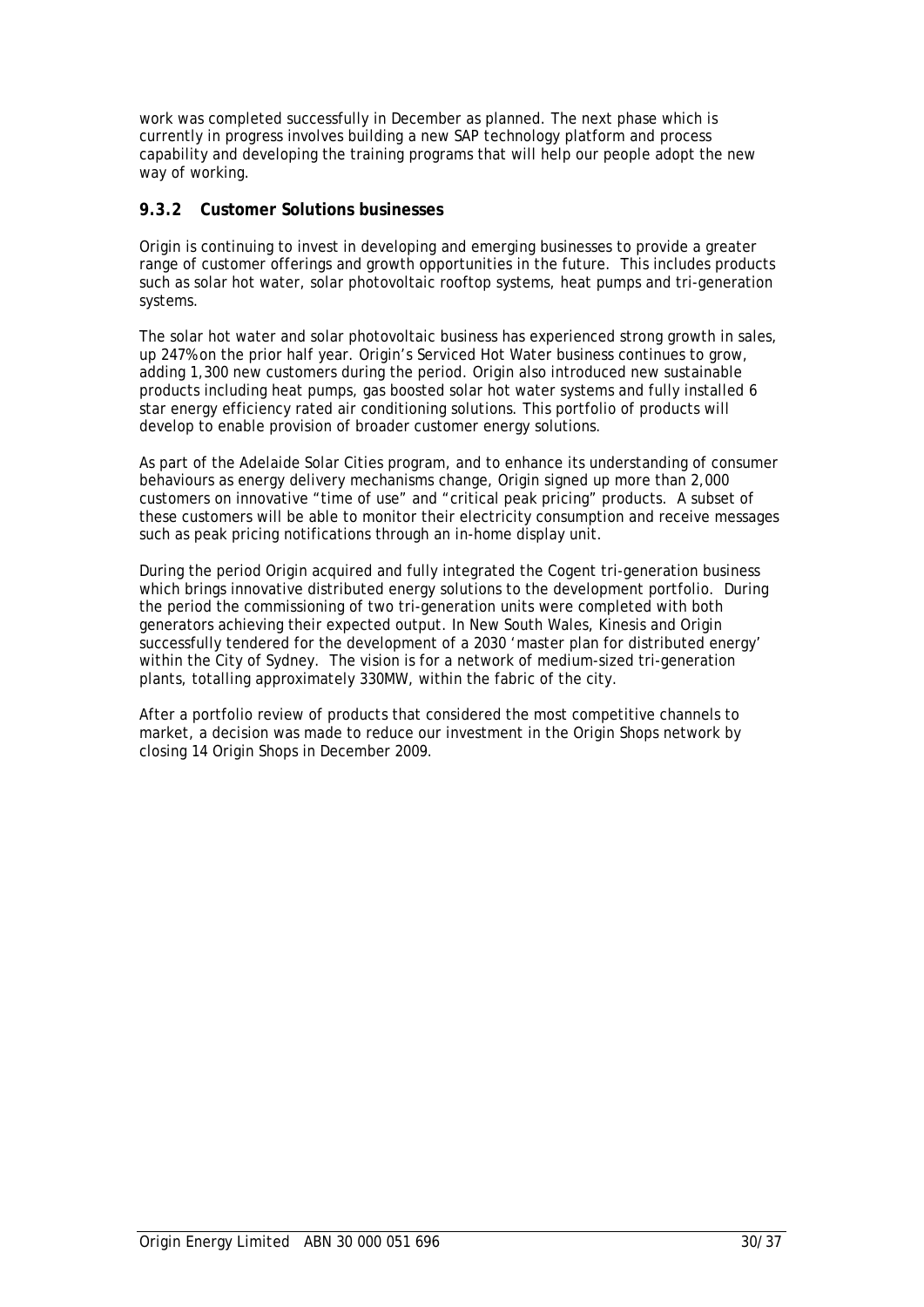## **9.4 Contact Energy**

| Half year ended 31 December | 2009<br>\$m\$ | 2008<br>\$m\$ | Change<br>$(\%)$ |
|-----------------------------|---------------|---------------|------------------|
| Total revenue               | 855           | 1.015         | (16)             |
| <b>Underlying EBITDA</b>    | 184           | 190           | (3)              |
| <b>Underlying EBIT</b>      | 113           | 122           | (7)              |

#### **Performance of operations**

| Half year ended 31 December           | 2009    | 2008    | Change (%) |
|---------------------------------------|---------|---------|------------|
| Electricity Generated (GWh)           | 5,001   | 5.054   | (1)        |
| Customer Electricity Sales (GWh)      | 3.876   | 4.047   | (4)        |
| Gas Sales (retail and wholesale) (PJ) | 8.2     | 8.6     | (5)        |
| LPG Sales (Tonnes)                    | 38,132  | 41,656  | (8)        |
| <b>Electricity Customers</b>          | 478,000 | 499,000 | (4)        |
| <b>Gas Customers</b>                  | 65,000  | 70,000  | (7)        |
| LPG Customers (including franchisees) | 55,900  | 53,800  | 4          |
| <b>Total Customers</b>                | 598,900 | 622,800 | (4)        |

Origin owns a 51.6% interest in Contact Energy of New Zealand and consolidates 100% of Contact Energy in accordance with Australian accounting standards. The interests attributable to minority shareholders are recognised as Minority Interest in the Financial Statements.

A financial report entitled "Management discussion of financial results for the six months ended 31 December 2009" was issued by Contact Energy to the New Zealand Stock Exchange (NZX) on Tuesday 23 February 2010 and is available on Origin's website www.originenergy.com.au. That document contains details regarding Contact's financial and operating performance during the period, including comparisons to the performance of Contact Energy in the prior half year.

In consolidating Contact Energy's results, Origin has used an average exchange rate for the period of NZ\$1.25 to the A\$, compared with NZ\$1.21 to the A\$ for the prior half year.

In New Zealand dollar terms Contact's operating result at an Underlying EBITDA level was in line with the prior half year. Due to electricity wholesale market conditions, wholesale energy prices were significantly lower than the prior half year. This enabled Contact to avoid the significant costs of purchasing electricity which negatively impacted the prior half year. This benefit was offset by an increase in costs in the generation segment due to the ongoing increase in fuel costs and an increase in transmission and distribution costs which were not fully passed through to retail customers. Retail competition and market conditions have limited the ability to pass through increased retail costs.

Further details on how these market dynamics have impacted the financial performance of Contact are available in the reports it has lodged with the NZX.

Underlying EBITDA reported in Origin's accounts decreased 3% or \$6 million to \$184 million. While in New Zealand dollar terms Contact's business was in line with the prior half, a strengthening in the Australian dollar exchange rate resulted in a 3% decrease in Underlying EBITDA on consolidation in Australian dollar terms.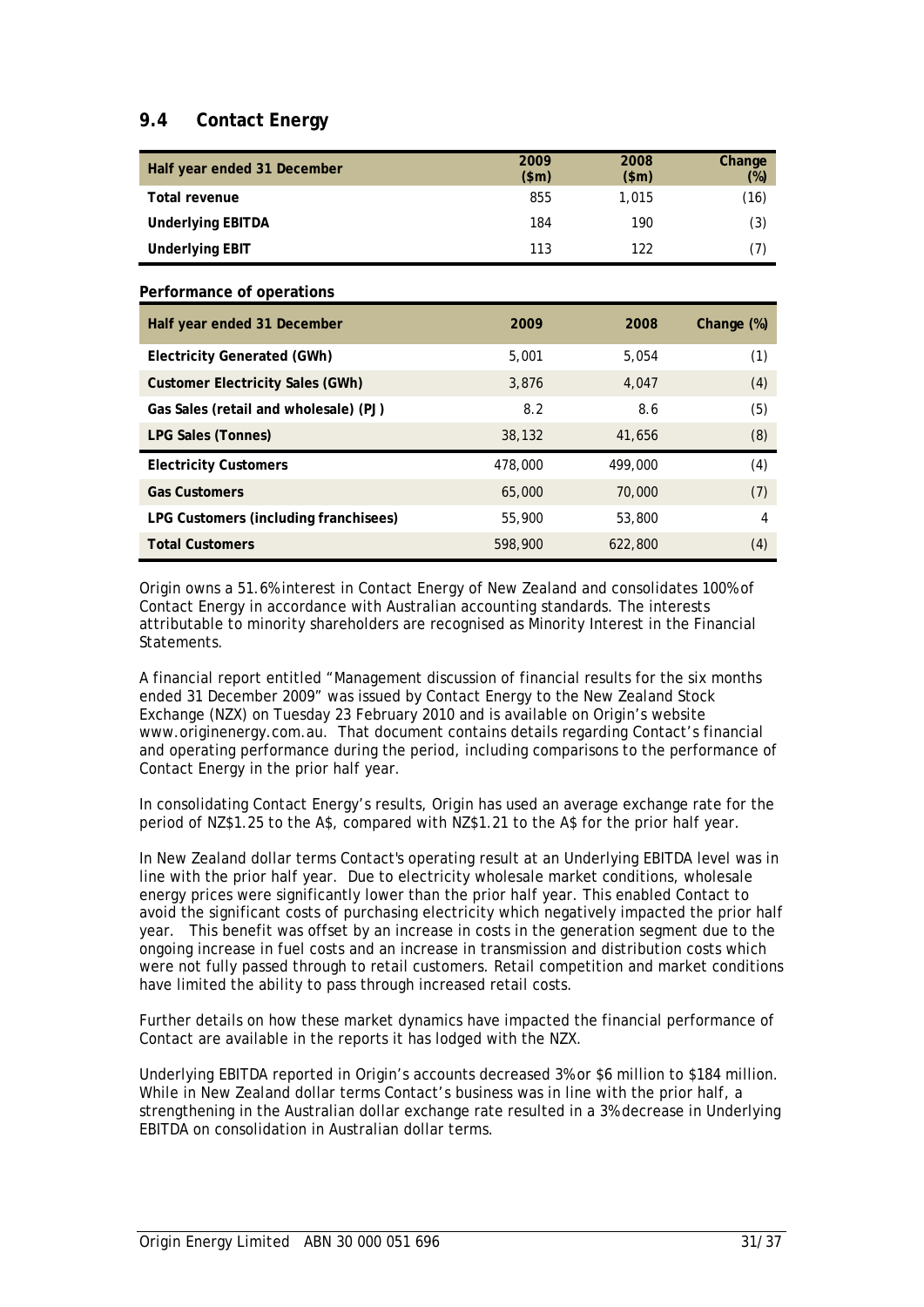Underlying EBIT decreased 7% or \$9 million to \$113 million primarily as a result of a strengthening in the Australian dollar exchange rate.

Leoni lu Cann سب

H Kevin McCann Chairman

Sydney, 24 February 2010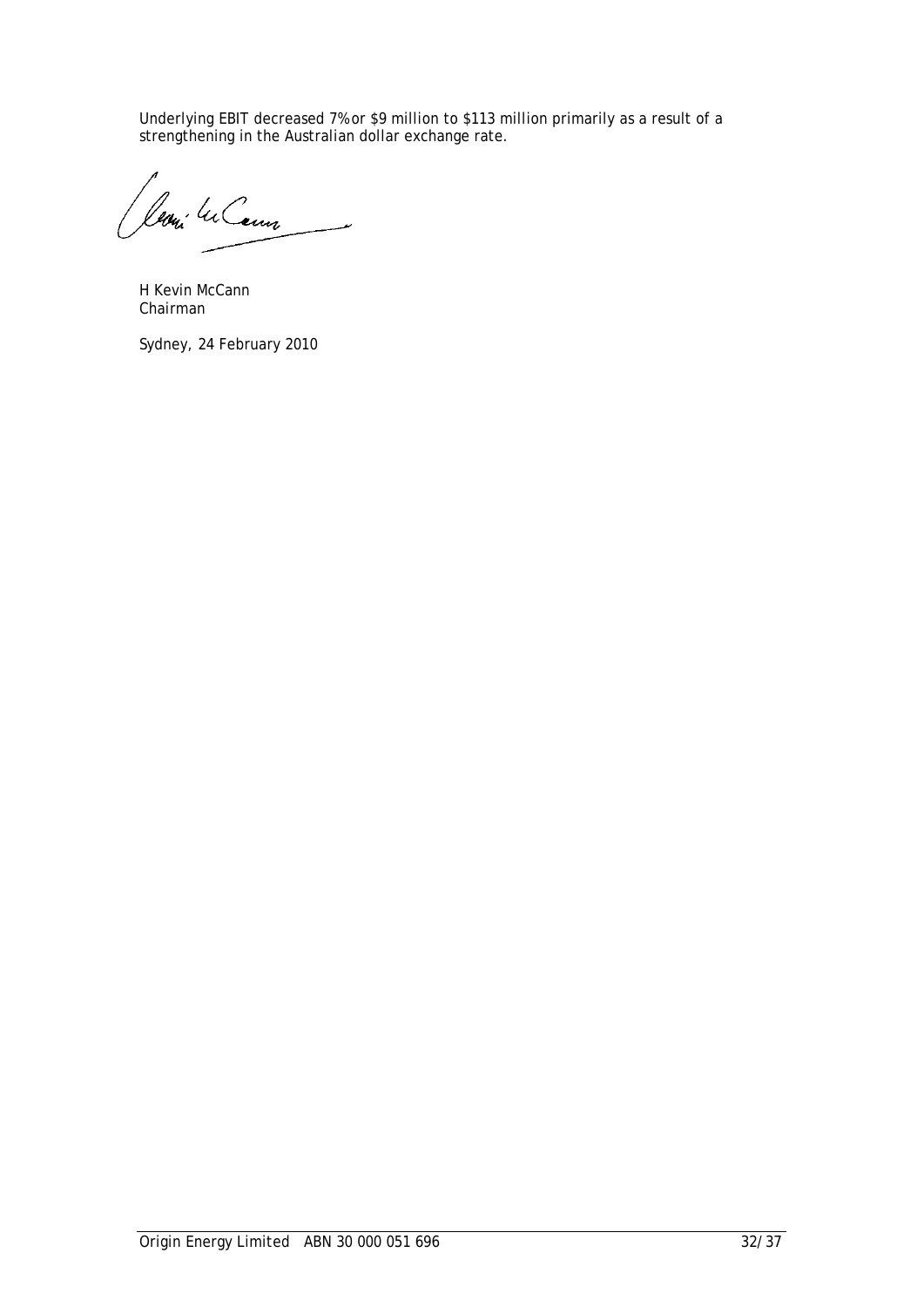# **10. Origin Energy Key Financials**

| Half year ended 31 December                                                                       | 2009<br>\$m\$ | 2008<br>\$m\$ | Change<br>$(\%)$ |
|---------------------------------------------------------------------------------------------------|---------------|---------------|------------------|
| Total external revenue                                                                            | 4,300         | 4,216         | 2                |
| <b>Underlying EBITDA</b>                                                                          | 706           | 686           | 3                |
| Underlying depreciation and amortisation                                                          | (194)         | (189)         | 3                |
| Underlying share of interest, tax, depreciation and<br>amortisation of equity accounted investees | (23)          | (12)          | 92               |
| <b>Underlying EBIT</b>                                                                            | 489           | 485           | 1                |
| Underlying net financing income/(costs)                                                           | 12            | (60)          |                  |
| Underlying Profit before income tax                                                               | 501           | 425           | 18               |
| Income tax expense on Underlying Profit                                                           | (110)         | (110)         |                  |
| Underlying net profit after tax before elimination of<br>Minority Interests                       | 391           | 315           | 24               |
| Minority Interests share of Underlying Profit                                                     | (36)          | (38)          | 5                |
| <b>Underlying Profit</b>                                                                          | 355           | 277           | 28               |
| Significant items                                                                                 | 16            | 6,386         | (100)            |
| <b>Statutory Profit</b>                                                                           | 371           | 6,663         | (94)             |
| Free cash flow                                                                                    | 360           | 218           | 65               |
| Group OCAT Ratio (year to 31 December) <sup>14</sup>                                              | 11.2%         | 11.3%         |                  |
| Productive capital (year to 31 December)                                                          | 7,526         | 6,776         | 11               |
| Capital expenditure (including acquisitions)                                                      | 1,550         | 1,275         | 22               |
| <b>Total assets</b>                                                                               | 22,616        | 21,960        | 3                |
| Adjusted total assets <sup>15</sup>                                                               | 22,065        | 21,038        | 5                |
| Net debt/(cash)                                                                                   | 1,472         | (894)         | (265)            |
| Adjusted net debt/(cash) <sup>15</sup>                                                            | 1,731         | (903)         | (292)            |
| Shareholders' equity                                                                              | 11,385        | 11,269        | 1                |
| Adjusted shareholders equity <sup>15</sup>                                                        | 11,462        | 11,235        | $\overline{2}$   |
| Earnings per share - Statutory                                                                    | 42.3¢         | 761.0¢        | (94)             |
| Earnings per share - Underlying                                                                   | 40.5¢         | 31.6¢         | 28               |
| Free cash flow per share                                                                          | 41.0¢         | 25.0¢         | 64               |
| Interim dividend per share                                                                        | 25¢           | 25¢           |                  |
| Net asset backing per share                                                                       | \$11.63       | \$11.57       | 1                |
| Adjusted net asset backing per share <sup>15</sup>                                                | \$13.05       | \$12.86       | $\mathbf{1}$     |
| Net debt to debt plus equity                                                                      | 11.4%         | n/a           |                  |
| Adjusted net debt to debt plus equity <sup>15</sup>                                               | 13.1%         | n/a           |                  |
| Origin Cash (excluding Contact)                                                                   | 2,766         | 4,073         | (32)             |
| Origin Debt (excluding Contact)                                                                   | (3, 354)      | (2, 264)      | 48               |
| Contact Net Debt                                                                                  | (882)         | (915)         | (4)              |

l

 $14$  Group OCAT Ratio = (OCAT - interest tax shield)/Productive Capital

 $15$  Adjusted to exclude impact of financial instrument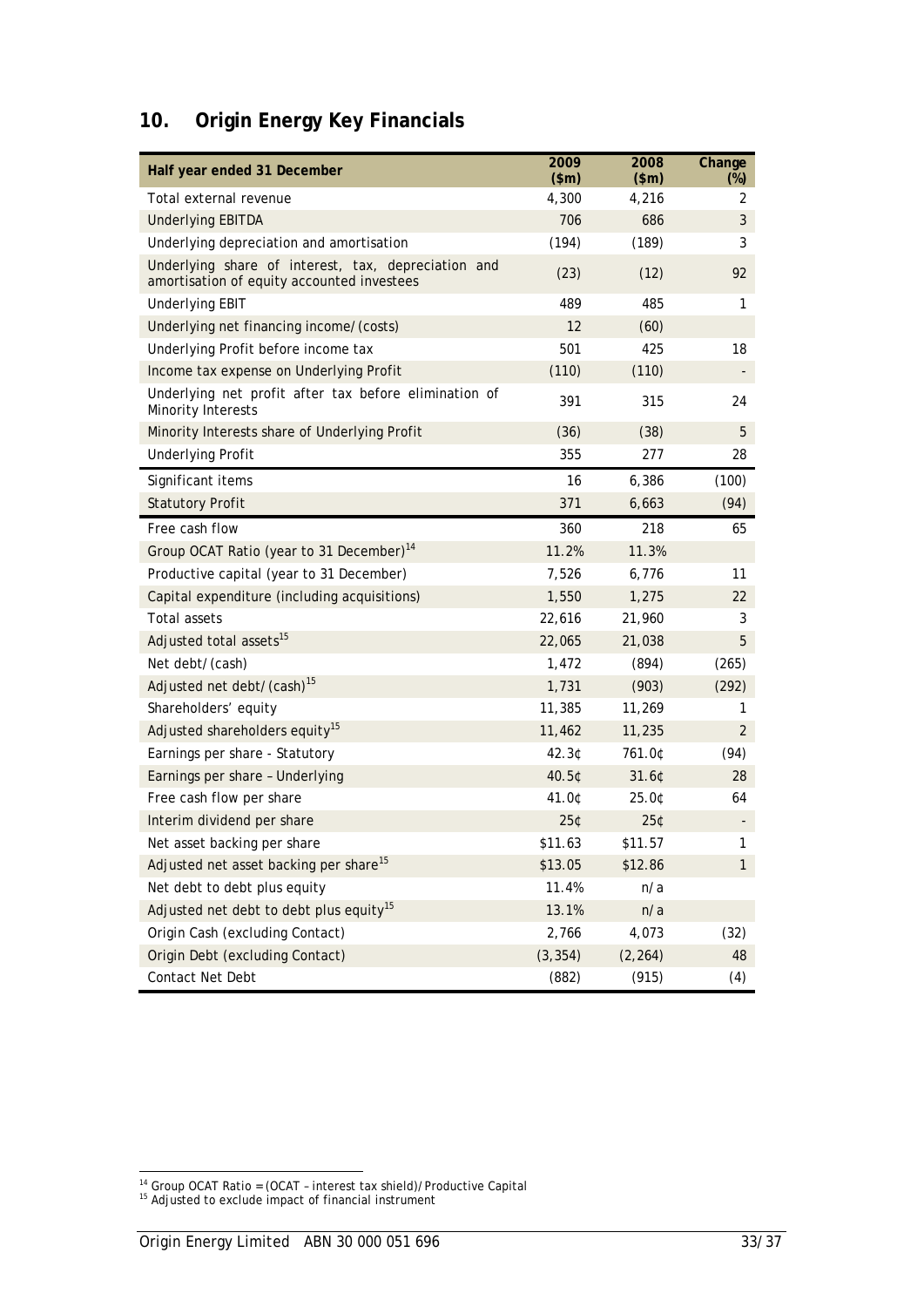## **11. Appendix 1 – Reconciliation of Statutory to Underlying Profit**

| Reconciliation half year ended 31<br>December 2009             | <b>Before</b><br>Tax<br>Impact<br>\$m\$ | <b>Tax</b><br>\$m\$ | <b>Minority</b><br><b>Interests</b><br>\$m\$ | After<br>Tax &<br><b>Minority</b><br><b>Interests</b><br>Impact<br>\$m\$ | <b>NPAT</b><br>\$m\$ |
|----------------------------------------------------------------|-----------------------------------------|---------------------|----------------------------------------------|--------------------------------------------------------------------------|----------------------|
| <b>Statutory Profit</b>                                        |                                         |                     |                                              |                                                                          | 371                  |
| Impairment of assets                                           | (12)                                    | 4                   |                                              | (8)                                                                      |                      |
| Decrease in fair value of financial<br>instruments             | (22)                                    | 6                   | (3)                                          | (19)                                                                     |                      |
| Gain on dilution of Origin's interest in<br>subsidiaries       | 42                                      | (15)                |                                              | 27                                                                       |                      |
| Share of unwinding of discounted liability<br>payable to APLNG | (94)                                    | 28                  |                                              | (66)                                                                     |                      |
| Share of unwinding of discounted receivables<br>within APLNG   | 93                                      |                     |                                              | 93                                                                       |                      |
| Transition and transaction costs                               | (16)                                    | 5                   |                                              | (11)                                                                     |                      |
| Less total significant items                                   | (9)                                     | 28                  | (3)                                          | 16                                                                       | 16                   |
| <b>Underlying Profit</b>                                       |                                         |                     |                                              |                                                                          | 355                  |
| Underlying Basic EPS (cps)                                     |                                         |                     |                                              |                                                                          | 40.5                 |

A number of items are recorded as significant items in the accounts for the half year to 31 December 2009. Together these items provided an after-tax benefit of \$16 million in the half year to 31 December 2009. They are excluded from Underlying Profit to better illustrate the business performance of the Company and are described in more detail below.

#### **Impairment of assets (expense of \$12 million)**

Following an assessment of the carrying values of Origin's assets, an impairment charge totalling \$12 million before tax has been raised associated with oil producing assets in the Perth basin and land remediation in South Australia.

#### **Decrease in fair value of financial instruments (expense of \$22 million)**

During the period a decrease in the fair value of financial instruments resulted in an expense of \$22 million.

#### **Gain on dilution of Origin's interests in subsidiaries (benefit of \$42 million)**

In December 2009 Origin completed a transaction with Micron Technology, Inc. to form a 50:50 joint venture with a focus on the development of photovoltaic technology. As a consequence of this transaction Origin has diluted its interest in Transform Solar Pty Ltd (formerly Origin Energy Solar Pty Ltd) and has recognised a significant pre-tax gain on dilution of \$42 million.

#### **Share of unwinding of discounted liability payable to APLNG (expense \$94 million)**

A non cash expense of \$94 million being the unwinding of the discounted liability payable to APLNG was recorded for the half year.

#### **Share of unwinding of discounted receivables within APLNG (benefit of \$93 million)**

A non cash benefit of \$93 million being Origin's share of the unwinding of the discounted receivables within APLNG was recorded for the half year.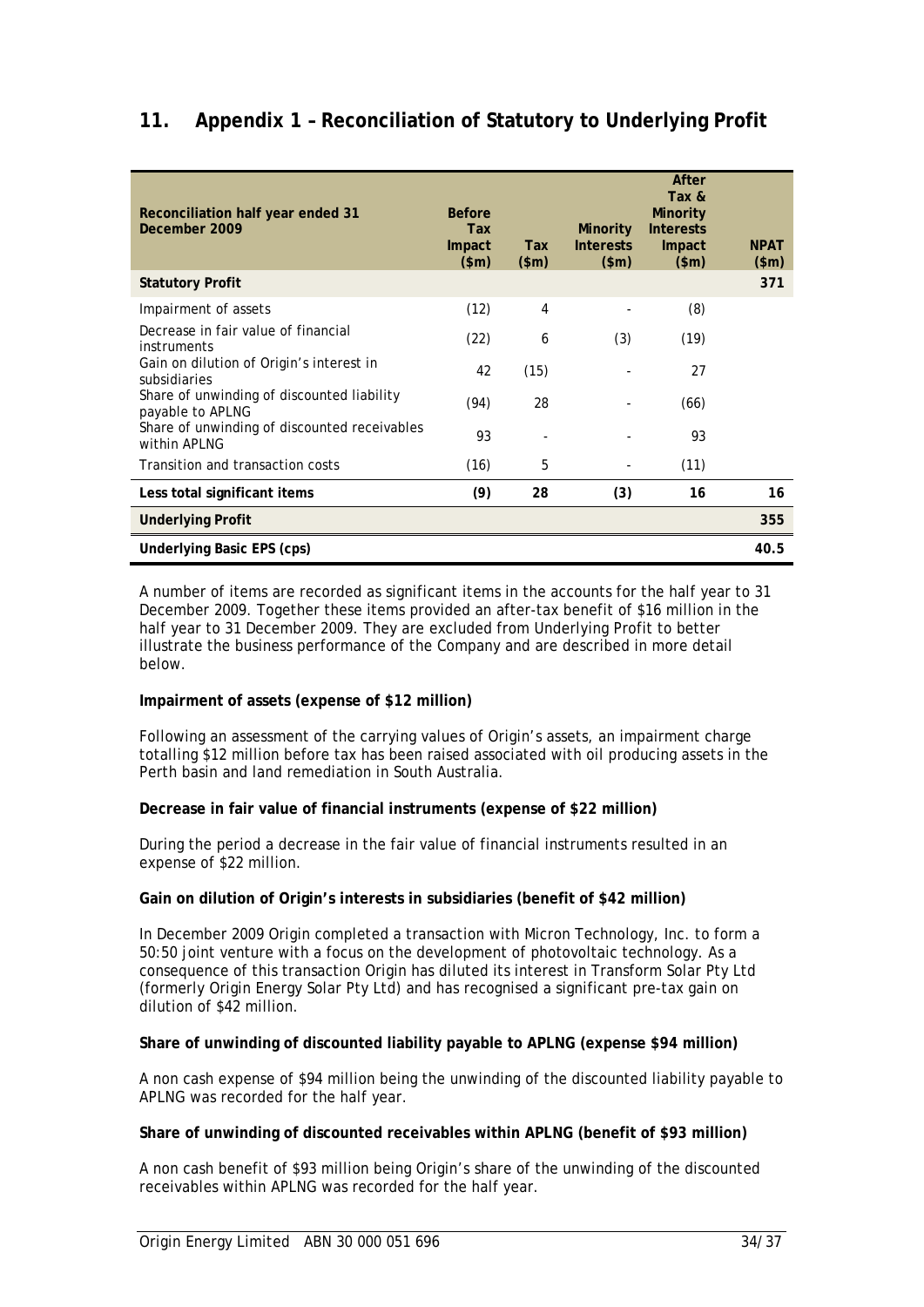#### **Transition and transaction costs (expense of \$16 million)**

Origin is undergoing a Retail Transformation and Transition Project which is incurring a number of project costs. As a result of this Origin has recognised an expense of \$13 million in relation to the transition component. In addition, a \$3 million expense is in relation to the costs incurred by the consolidated entity relating to successful and unsuccessful acquisition activity.

As a result of these factors significant items for the half year provided an expense of \$9 million before tax and a benefit of \$16 million after tax. This compares with a \$6,930 benefit before tax and a \$6,386 benefit after tax in the prior half year as detailed in the table below. Please refer to the "Management Discussion and Analysis" report for the half year ended 31 December 2008 for more details.

| Reconciliation half year ended<br>31 December 2008           | <b>Before</b><br><b>Tax</b><br>Impact<br>\$m\$ | <b>Tax</b><br>\$m\$ | <b>Minority</b><br><b>Interests</b><br>\$m\$ | After<br>Tax &<br><b>Minority</b><br><b>Interests</b><br>Impact<br>\$m\$ | <b>NPAT</b><br>\$m\$ |
|--------------------------------------------------------------|------------------------------------------------|---------------------|----------------------------------------------|--------------------------------------------------------------------------|----------------------|
| <b>Statutory Profit</b>                                      |                                                |                     |                                              |                                                                          | 6,663                |
| Impairment of assets                                         | (310)                                          | 93                  |                                              | (217)                                                                    |                      |
| Decrease in fair value of financial instruments              | (178)                                          | 54                  | 22                                           | (102)                                                                    |                      |
| Gain on dilution of Origin's interest in<br>subsidiaries     | 7,413                                          | (723)               |                                              | 6,690                                                                    |                      |
| Unwinding of discounted liability payable to<br><b>APLNG</b> | (35)                                           | 10                  |                                              | (25)                                                                     |                      |
| Share of unwinding of discounted receivables<br>within APLNG | 40                                             |                     |                                              | 40                                                                       |                      |
| Less total significant items                                 | 6,930                                          | (566)               | 22                                           | 6,386                                                                    | 6,386                |
| <b>Underlying Profit</b>                                     |                                                |                     |                                              |                                                                          | 277                  |
| Underlying Basic EPS (cps)                                   |                                                |                     |                                              |                                                                          | 31.6                 |

## **12. Appendix 2 - Movements in fair value of financial instruments**

Origin utilises a range of financial instruments and derivatives in order to hedge the various commodity, interest rate and foreign exchange risks to which it is exposed. The intention of hedging is to reduce these risks and deliver a higher level of certainty to the cash flows of Origin's business. While Origin utilises valid economic risk management instruments to hedge these risks, these instruments must also meet the stringent criteria prescribed under accounting standards in order to qualify for hedge accounting. Instruments that qualify for hedge accounting are recognised in the Balance Sheet through the Equity Hedge Reserve. If the instruments do not qualify for hedge accounting then the change in fair value of these instruments is recognised in the Income Statement.

The most notable instruments that do not qualify for hedge accounting are electricity cap products. These products are used by Origin (and other electricity retailers) to protect the Retail business from extreme price events. However, such instruments do not qualify for hedge accounting, as the timing of potential risk events they protect against cannot be predicted with sufficient certainty.

The following tables summarise the key balances at 31 December 2009 and compares them with the balances at 30 June 2009: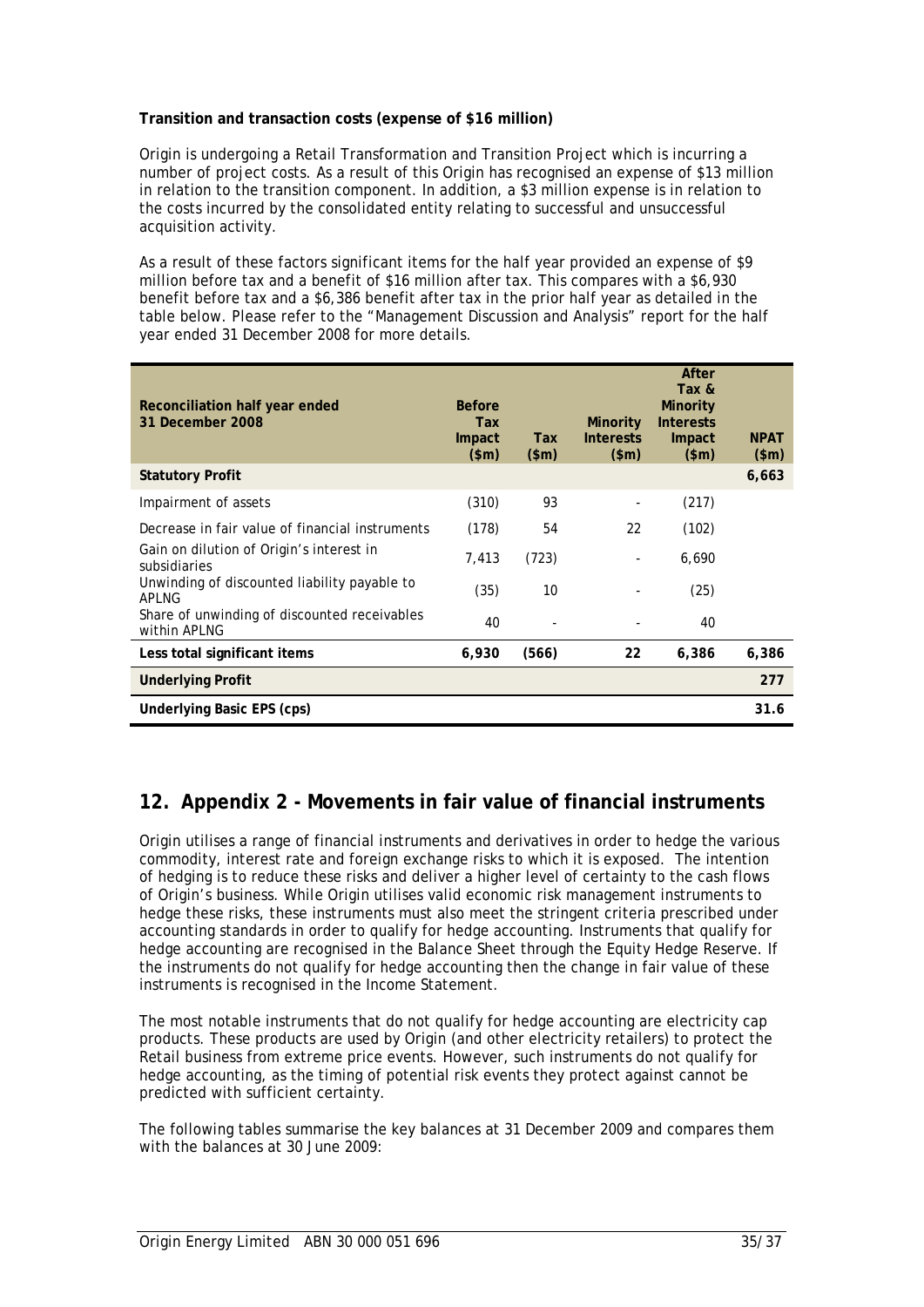**Summary of movements in financial instruments** 

| <b>Balance Sheet</b>             | Net Assets (\$m) | Change in        |                            |
|----------------------------------|------------------|------------------|----------------------------|
|                                  | Dec 2009         | <b>June 2009</b> | <b>Net Assets</b><br>\$m\$ |
| <b>Commodity Risk Management</b> | (197)            | (200)            | 3                          |
| Contact                          | (226)            | (240)            | 14                         |
| Treasury and Other               | (137)            | (140)            |                            |
| Total                            | (560)            | (580)            | 20                         |

| Reconciliation of Balance Sheet and Income Statement items associated with<br>movements in financial instruments |    | (\$m) |
|------------------------------------------------------------------------------------------------------------------|----|-------|
| Recognition of "effective" instruments in Balance Sheet                                                          |    | 42    |
| Recognised in Equity (Hedge Reserve post tax)                                                                    | 30 |       |
| Recognised in Deferred Tax Liability                                                                             | 12 |       |
| Recognition of "ineffective" instruments in the Income Statement                                                 |    | (22)  |
| Change in net assets (as above)                                                                                  |    | 20    |

The fair value of financial instruments as measured against market prices is recorded in the Balance Sheet in the derivative asset and derivative liability balances.

The total increase in the value of financial instruments for the six months ended 31 December 2009 was \$20 million of which \$42 million qualified for hedge accounting and is recognised in the Equity Hedge Reserve. The balance of \$22 million is recognised as an expense in the Income Statement and is attributable to:

- Commodity risk management instruments (-\$32 million) predominantly electricity caps and the decrease in forward market prices of carbon instruments during the period. Of the total of \$32 million, \$1 million is attributable to Contact and \$31 million is attributable to Origin (excluding Contact);
- Interest rate risk management instruments (+\$10 million) predominantly interest rate swaps due to increases in forward interest rates and the appreciation of the Australian and New Zealand Dollars against the US Dollar during the period. The total benefit of \$10 million is predominantly attributable to Contact.

The expense in the Income Statement of \$22 million in this half year compares with an expense of \$178 million in the prior half year, which was predominantly attributable to commodity risk management instruments.